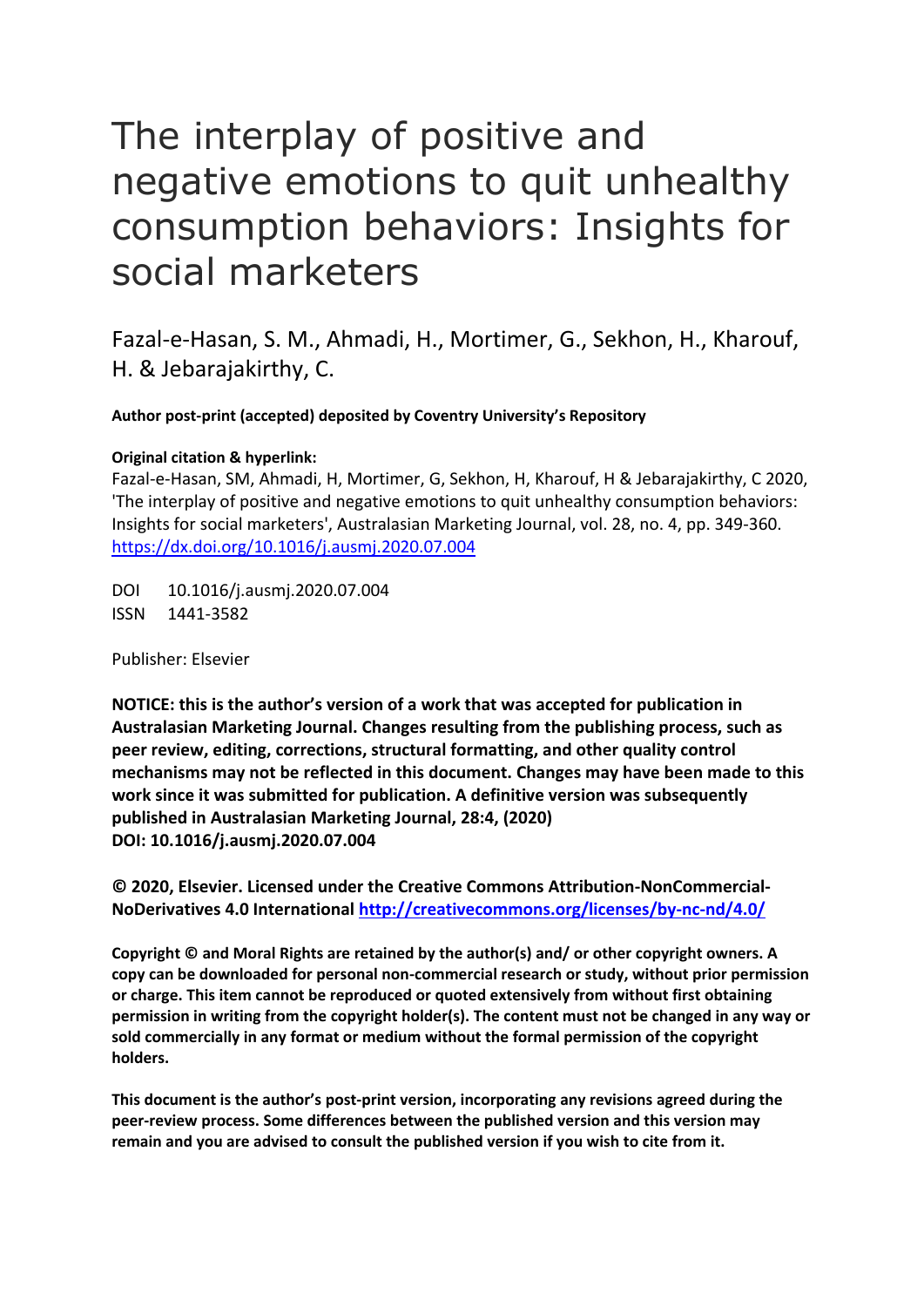#### **Introduction**

In recent years, many governments have been encouraging citizens to alter unhealthy consumption behaviours (e.g. excessive drinking, smoking and gambling) (Thaler and Sunstein's, 2008). Traditionally, the choice of unhealthy consumption behaviours, has resulted in a number of psychological conditions (Zeelenberg, van Dijk, Manstead & van der Pligt, 2000) such as regret, guilt and fear. Essentially these negative emotional responses arise because unhealthy consumption behaviours may lead to individuals feeling bad about themselves. Researchers have also highlighted the adverse effects of unhealthy consumption behaviours on consumers and society (Raghunathan, Naylor & Hoyer, 2006) and particularly healthcare budgets (Traill, Chambers & Butler, 2011). Consequently, as a result of unhealthy consumption regret, guilt and fear appeals have been extensively employed to discourage unhealthy consumption behaviours (Antonetti, Baines, and Walker 2015; De Hoog, Stroebe, and de Wit 2007). However, it has been suggested that negative emotional appeals can also encourage maladaptive responses that could be damaging for healthy behaviours (Hastings, Stead, and Webb 2004). Based on this view some authors encourage the use of positive emotions, to build anti-consumption intentions such as quitting smoking (Peter and Honea 2012). While studies (e.g., Agrawl & Duhachek, 2011) have examined the role of negative emotions such as regret and guilt in building anti consumption intentions, there is a paucity of empirical research exploring the nature of positive emotions such as hope and practices such as physical exercise. The concept of positive emotions such as hope is important especially in situations where a consumer has feelings of regret for the perceived high cost they may incur and the harm their smoking causes to themselves (and others). This study adds to the literature by shedding light on the positive emotions experienced by consumers who intend to transit from an unhealthy consumption behaviour to a healthy behaviour (Fry 2014) through

1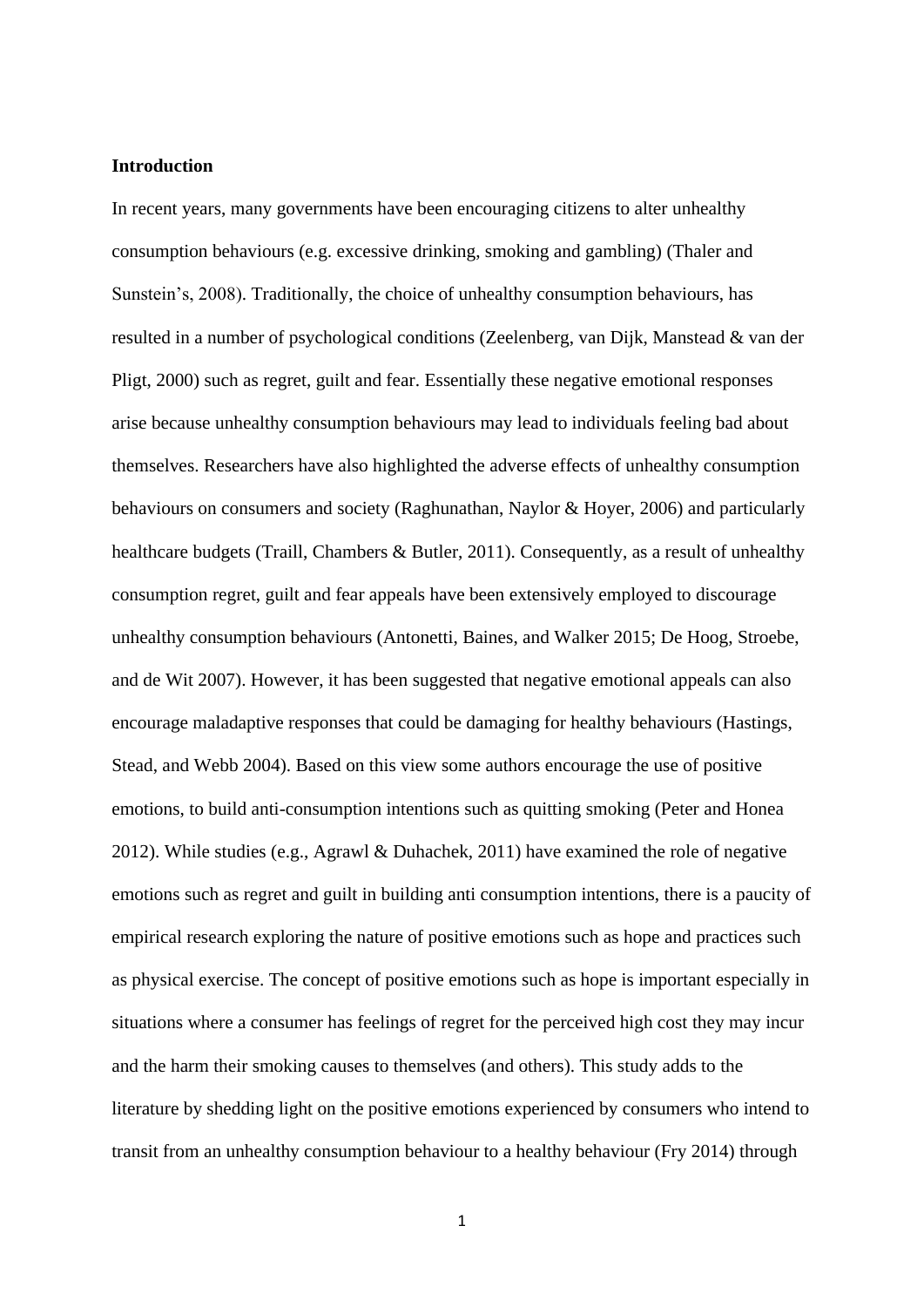the interplay of negative and positive emotions which may help them to develop intentions to cease unhealthy behaviours. Therefore, this study demonstrates that the interplay of regret, guilt and hope can be fundamental in the process of developing intentions to quit unhealthy behaviour such as smoking.

Studies show that smoking, despite being an unhealthy consumption behaviour, has consistently been identified by the smokers as a way of having fun, excitement, relaxation and an agent of anti-depression (Smith and Foxcroft 2009), which has made smoking common amongst people all over the world (Hackley et al. 2013; Measham and Brain 2005). Therefore, smoking is embedded in the global culture (Piacentini and Banister 2006) and countering this unhealthy behaviour is challenging for individuals because it can lead to their stigmatisation (Piacentini and Banister 2006) or exclusion (Cherrier and Gurrieri 2013). While smokers, due to this stigmatisation or exclusion, may experience stress and anxiety (Fry 2014) and shame and tension (Piacentini, Chatzidakis, and Banister 2012), the positive emotional responses, such as hope, which emerge while opposing unhealthy consumption practices, have largely been ignored. Among other positive emotions, hope is one of the key cognition-focused emotional mechanisms that involve both will (motivation) and way (action plans) components in explaining healthier consumption behaviours (Fazal-e-Hasan, et al. 2018). We argue that hope is worthy of attention because it provides insights into consumers' perceptions of, and feelings toward, goal attainment such as quitting smoking outcomes in an anti-consumption context. Unlike capitalising time and energy on many healthier products, quitting intentions of smoking may require some level of hope that consumers' goals (e.g., the quitting smoking will bring well-being and social acceptability in the life) will be attained [\(Raggio et al., 2014\)](https://www.sciencedirect.com/science/article/pii/S0969698917306239#bib75). Furthermore, a consumer who needs to quit smoking has to invest energy (e.g., information search, get consultation, mediation and physical exercises) and seek pathways (e.g. going to gym, joining anti-consumption social groups and quitting programmes, start using healthy and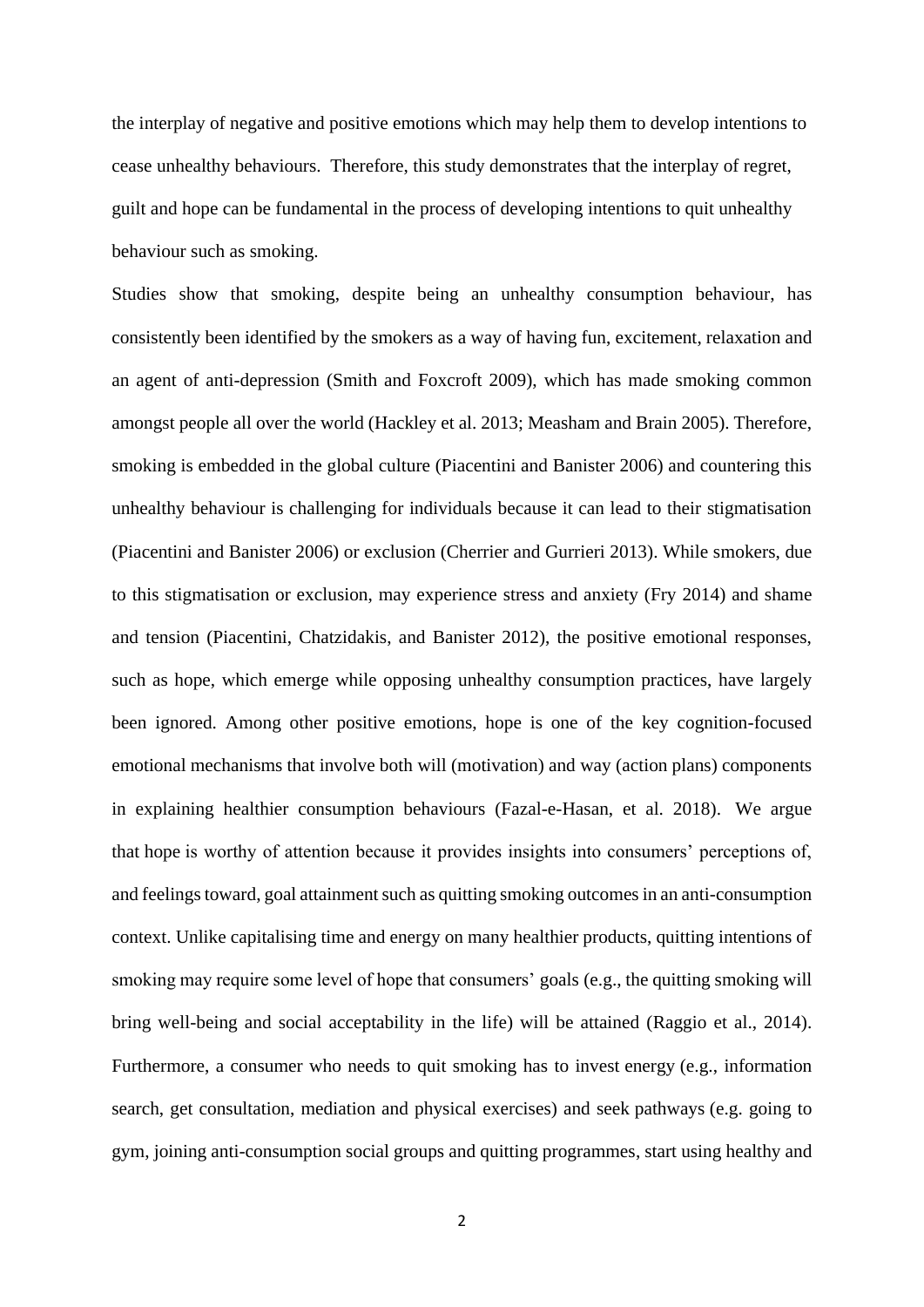natural products) to overcome the risk associated with failing to quitting-related goals [\(Chiu et](https://www.sciencedirect.com/science/article/pii/S0969698917306239#bib9)  [al., 2014\)](https://www.sciencedirect.com/science/article/pii/S0969698917306239#bib9). Hope may allow consumers to approach quitting-related problems with a positive mindset and action plans suitable for a healthier experience [\(Macinnis and De Mello, 2005\)](https://www.sciencedirect.com/science/article/pii/S0969698917306239#bib54), which is likely to increase the possibility of developing the intentions to quit smoking.

Peter and Honea (2012) suggest that the interplay of negative and positive emotions is a key driver for sustaining a pro-social behaviour. For example, smoking as a symbolic act (Szmigin et al. 2011) helps define smokers' self- and social identities, and their behaviours (Fry 2010; Piacentini et al. 2012). In these circumstances, for individuals to alter and sustain responsible smoking practices, they need to change their social roles and social groups (Piacentini et al. 2012) and develop a new identity contrary to their role as a smoker in the society (Fry 2014). According to theories of social identity these new identities require recognition and validation from others (Tajfel and Turner 1986). Success or failure in enacting a new identity may cause strong positive or negative emotional reactions respectively (Stets and Burke 2014). Thus, leaving behind the previous identity as a smoker and gaining validation for a new identity as a consumer of healthier products and practices may cause an interplay of negative (regret and guilt) and positive (hope) emotions. Therefore, in this situation, hope emerges when individuals are able to validate their new positive self (Cast and Burke 2002) and when individuals are able to achieve a match between a new positive self with the actual performance of the self (Turner and Stets 2005). Hope facilitates this transition and creates the link between new positive self with the actual performance of the self (Stryker 1980), which may be aided by different contingency factors such as physical exercises, in building intentions to the behavioural change (quitting smoking).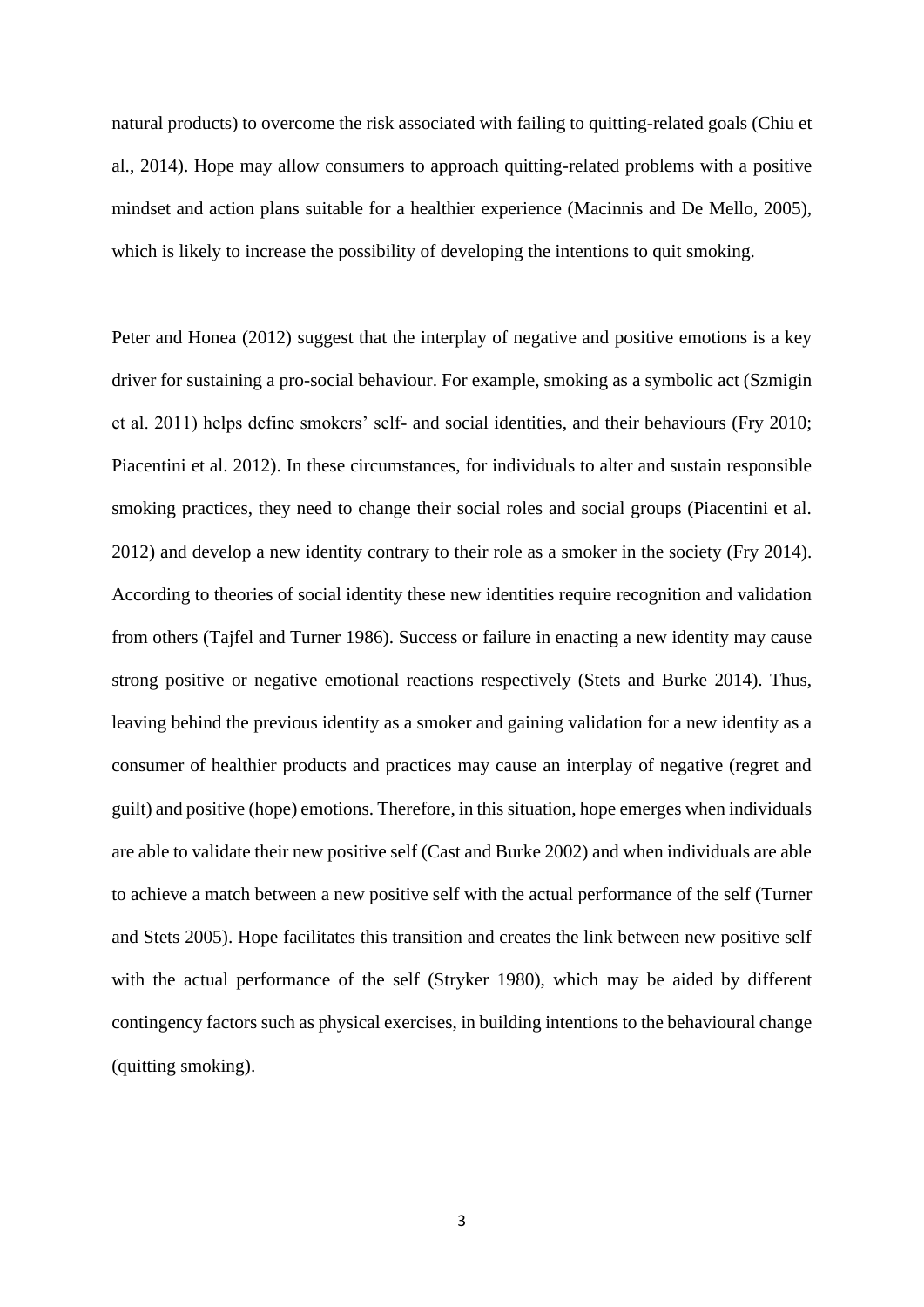Therefore, this research examines the role of consumer hope in the context of anticonsumption. Specifically, this study develops and tests a model to examine the interplay of negative and positive emotions that help consumers to develop intentions to quit smoking. Although prior research (e.g. Milyavskaya, Inzlicht, Hope & Koestner, 2015), has been undertaken to examine factors such as regret, guilt, hope and intentions to adopt a healthier life-style, this is the first study to test the inter-relationships of the constructs mentioned above using theories from anti-consumption and positive psychology. The model that we present and test in this study would be useful for researchers examining other anticonsumption contexts, while the paucity of the empirical evidence from smoking has influenced the choice of the research context (i.e. smoking). The rest of the manuscript unfolds as follows. We start by rooting our model within the literature before detailing our methodological approach. This is followed by our finding and discussion.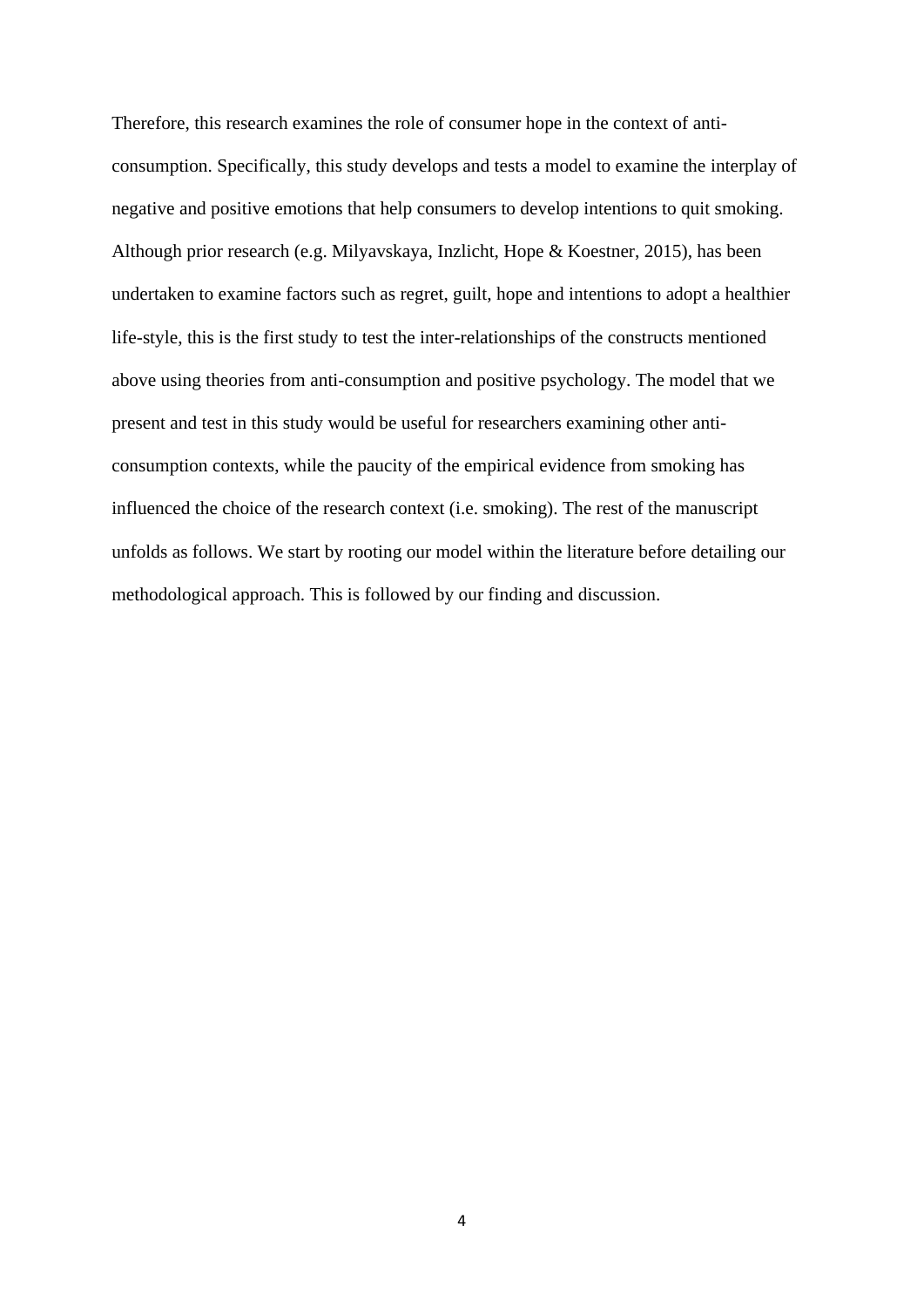# **Theoretical background and hypothesis development**

#### **Hope**

Research on the psychology of hope, a future orientated a cognition-focused emotion, has long noted that hope requires individuals to employ successful agency (i.e. goal-directed energy) and pathways (plans to meet the goals) (Snyder et al., 1991, Rego et al., 2014). Snyder et al. (1991) state that the agency component of hope provides the 'willpower' to achieve goals whereas pathways component promotes 'way power' which is necessary for the production of alternative paths. For instance, a smoker who has regret and guilt for the smoking's adverse effects on him and others may develop intentions to quit smoking. However, they must have the motivation (energy) and find ways to achieve the goals. In contrast, evidence shows that when people lack the emotion of hope, they are more likely to withdraw their efforts prematurely, or fail to attain the given task despite their belief in their capabilities (Snyder, 2000). The cognition focused emotional status of hope is deemed appropriate for this study given that we were interested in participants' (smokers) level of hope (high or low) for successful performance on a particular task or goal (intentions to quit smoking) at an individual level rather than their more general and permanent state which has been conceptualised as trait hope (Snyder, 2000). Hope may be accompanied by an action tendency but the action (behaviour) is not a part of it (Chadwick, 2014, Lazarus, 1999). Indeed, positive emotions such as hope might be in place without taking action (Emmons et al., 2003) and the behavioural components might not necessarily represent them . Further, hope, as a positive emotion may be represented by different behaviours (Polak and McCullough, 2006, Fazal-e-Hasan, 2013). Therefore, this study considers the cognition focused emotional aspect of hope and does not address the behaviours associated with the hope.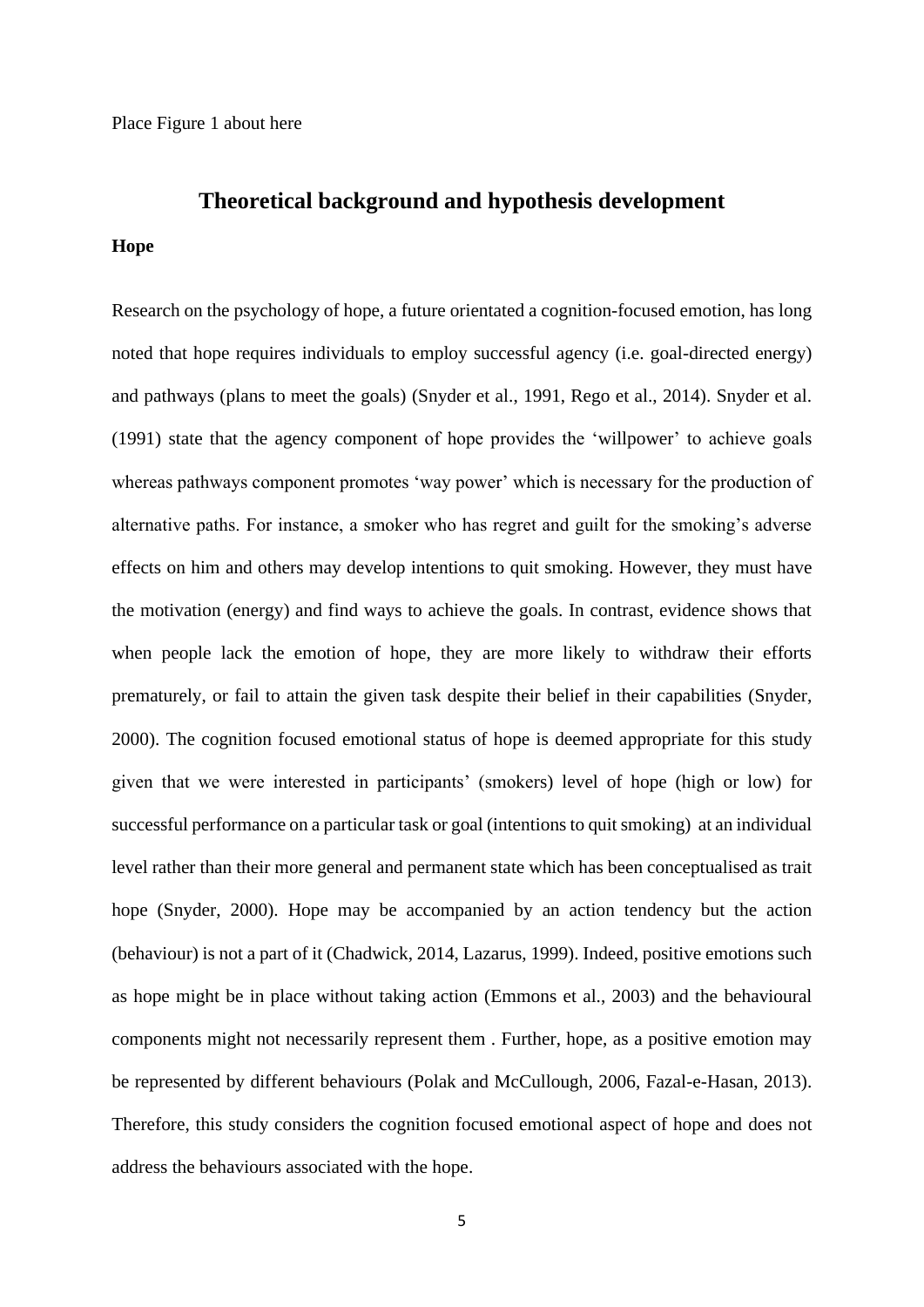#### **Hope and expectation, desire, optimism and self-efficacy**

Anti-consumption literature has highlighted expectation, desire, optimism and self-efficacy as coping mechanisms that may remain helpful in developing quitting intentions of a consumer from unethical products such as smoking. However, psychology has seen hope and expectation as two distinct constructs. Expectation refers to a desire which can be fulfilled without setting any definitive goal and without any related action tendency (Stajkovic, 2006). Some studies have labelled expectation as passive hope as oppose to active hope which is consistent with the view that has been promoted by Snyder and his colleagues, (Youssef and Luthans, 2007) and this current study. Therefore, hope implies that a person knows about his goal, agency and is convinced about finding a way to do it (Locke and Latham, 2002). Hope and desire share some common themes, yet are distinct from each other (Belk et al., 2003). Both are shaped by social and historical circumstances, need not subside with satiation and are linked with motivation. However, unlike desire, which potentially involves loss of control, hope is not relevant to the loss of control (Long et al., 2003). Hope is always future-oriented, which is not a necessary condition for desire (Shorey, Little, Snyder, Kluck and Robitschek, 2007). Furthermore, desire's link with the probability of occurrence is reversed. For hope, this is direct and positive. In other words, when goal congruent outcomes are certain or impossible, hope does not exist. Desire may exist in both situations (MacInnis and Chun, 2007). Lastly, desire also has 'will component' and lacks in 'way component' as is the case with expectation, optimism and efficacy. Hope on the other hand distinguish itself from a desire by being represented by way component (MacInnis and Chun, 2007). Hope researchers have emphasised the need for both pathways and agency component of hope as a focus on pathways and agency also creates a distinction between hope theory and theories related to goal achievement such as goal-setting theory (Kyllo and Landers, 1994, Weinberg, 1994, Chang et al., 2013, Rego et al., 2014) and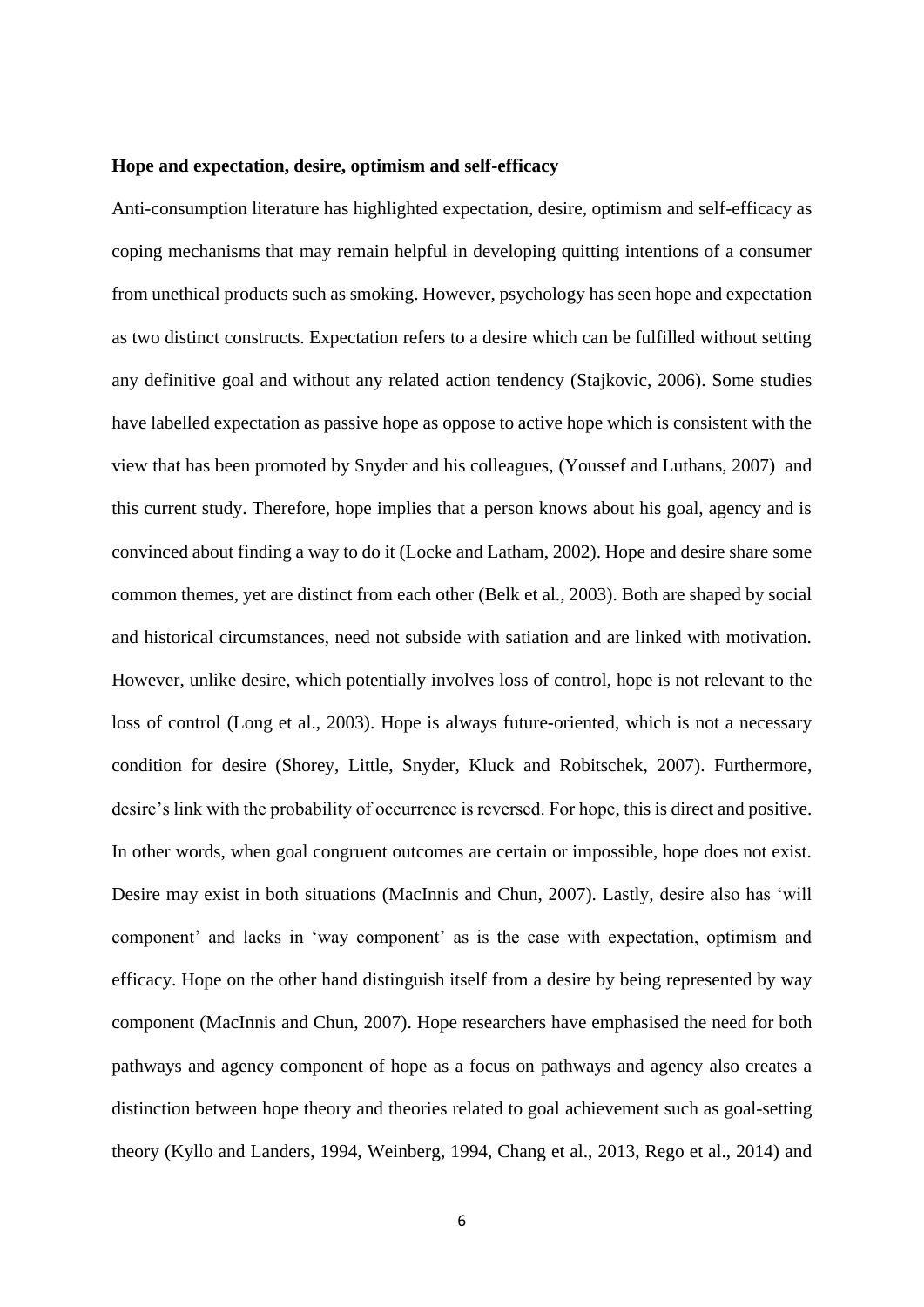self-efficacy theory (Bandura, 1977). At construct level, hope is compared with self-efficacy: a belief in one's capabilities to organise and execute courses of action (Bandura, 1977) and optimism, a general expectation that good outcomes will occur (Scheier and Carver, 1985). The goal-setting theory and self-efficacy theory may have similarities in agency component but differ because of pathways and use of those pathways. Likewise, optimism is also similar to the agency component of hope (Magaletta and Oliver, 1999), but does not consider the means (or pathways) by which desired outcomes will be achieved (Snyder, 1994).

In addition to hope's distinction and advantage over other similar construct, notably, there is an increasing recognition that hope plays a significant role in improving people's well-being, with evidence that hope is effective in dealing with emotional exhaustion (Sherwin et al., 1992), engagement in healthy behaviour (Berg et al., 2011), and resolution (Merolla, 2014). Other research has demonstrated that hope has a positive relationship between hope and people' mental health (Kwon, 2000), overall satisfaction (Adams et al., 2002, Luthans and Jensen, 2002, Taylor and Brown, 1988), self-efficacy, optimism and individual performance (Feldman and Kubota, 2015), workplace behaviours (O'Donnell and Sigmon, 2015) and dispositional mindfulness and well-being (Malinowski and Lim, 2015). Furthermore, Youssef and Luthans (2007) have found that the hope supports and sustains the resilience to overcome adversity, and strengthens effectiveness in achieving hard goals.

#### **Hypotheses development**

Guilt refers to an unpleasant emotional state that arises from the perception that one has acted non-normatively, or that one has failed to act normatively (Lee and Paek, 2013). That is, indivdiuals encounter guilt when they realise that their actions can or did cause harm to themselves, other people or society as a whole (Lee and Paek, 2014, Turner and Underhill,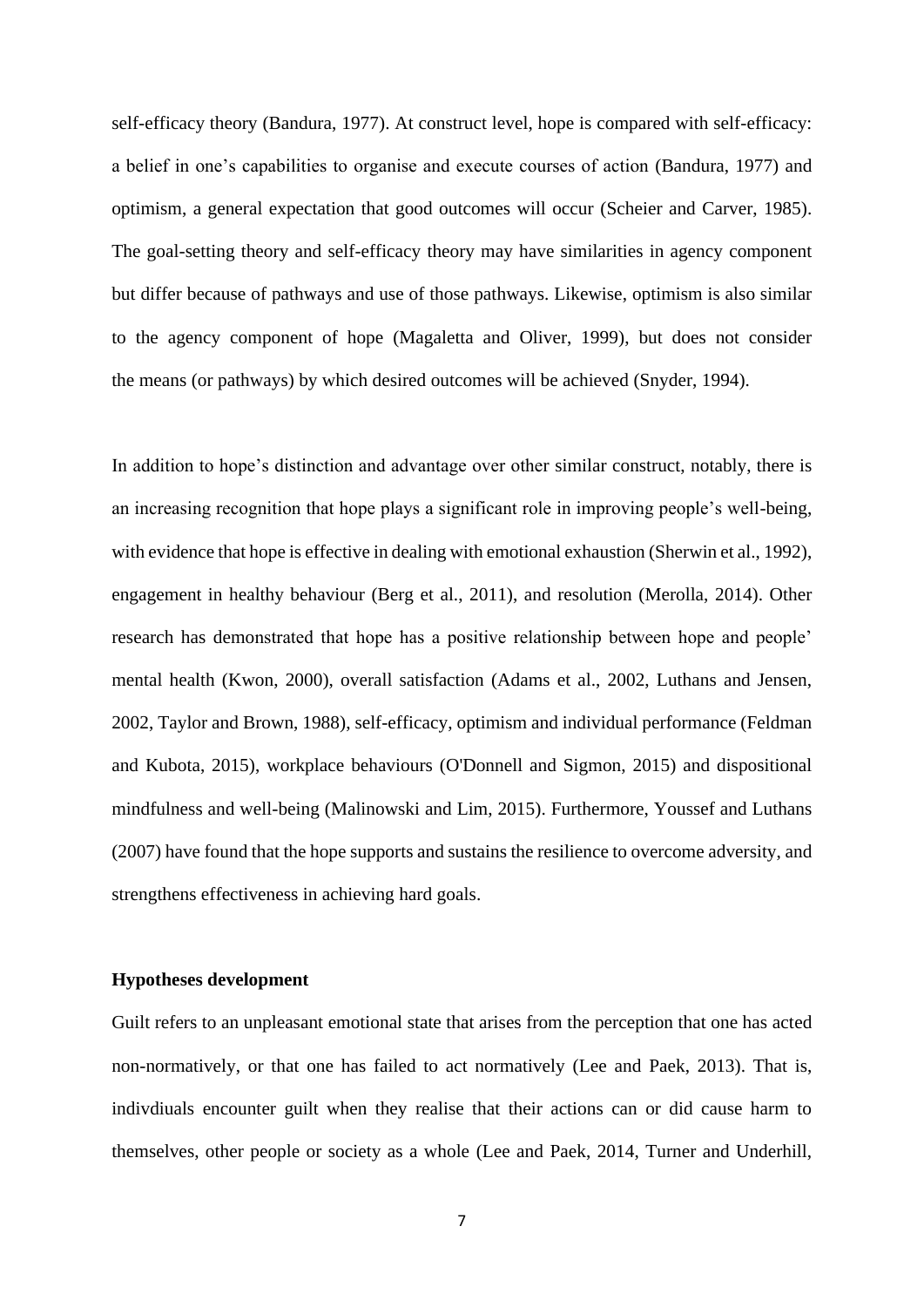2012). For example, Bamberg et al. (2007) illustrated that guilt could be aroused by the perception that one's own car use could cause environmental problems. Guilt itself will be an immediate reaction to dangers resulting from smoking, particularly to the harm inflicted on themselves or others. For example, smokers would feel guilty when they perceive that their smoking is a health hazard to non-smokers. Similarly, they would feel guilty when smoking results in hazards to themselves. Based on the above discussion, the following hypothesis is presented:

#### **H1: The perceived harm of smoking enhances smokers' perceptions of guilt**

Higher smoking rates mean greater health impacts and increased financial pressure due to the economic costs of smoking resulting in higher level of regret. Recent research has shown that 1) the direct and hidden costs of maintaining a tobacco addiction are immense 2) giving up can save a surprising amount of money and 3) tobacco use is highly determined by social and economic pressures. On average, a family with household income of US\$24,701.48 a year, and two parents each smoking 20 a day, will spend one-quarter of their income (around US\$6,174.41) on tobacco. The overall costs also include hidden costs such as higher insurance premiums for health, home and cars. It also includes lower resale values of house and cars. Smoking also reduces the chances of getting a job and increases the likelihood of losing a job due to its negative consequences to corporate culture and individual performance. Hence a smoker perceives that the cost of smoking exceeds the benefits, it stimulates regret for his or her action. Smoking generally occurs in social and cultural contexts. Thus social norms (that is, perceptions of people close to them) shape smokers' attitudes, beliefs, and behaviour relating to smoking (Nichter, 2003). When family members or friends make smokers realise his financial loss or smokers feel the pressure of norm of reciprocity to repay the benefits they enjoy due to others input in the relationships, they experience a higher amount of regret. Therefore, smokers feel regret for costs incurred due to smoking. However this regret will be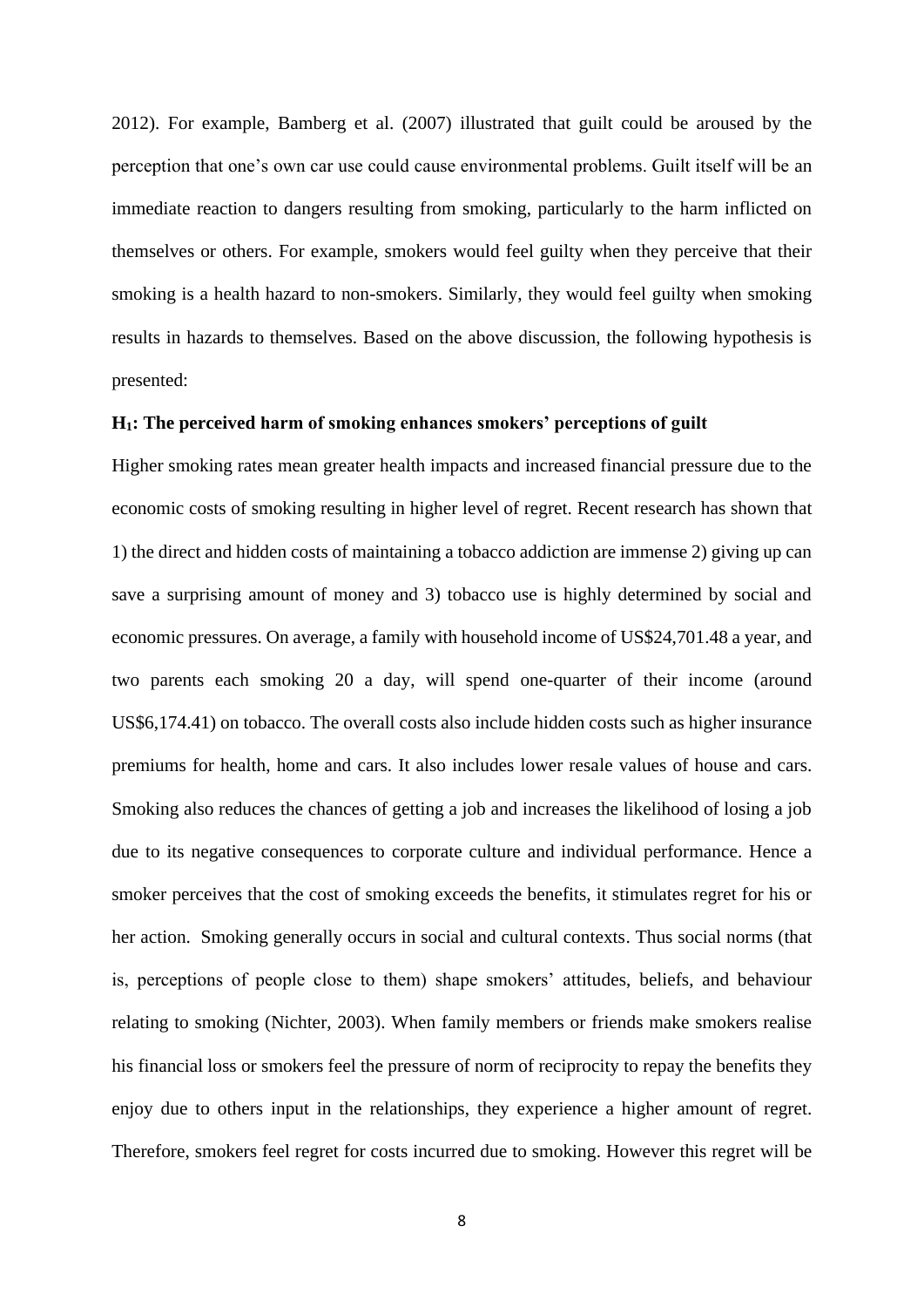stronger when the society and loved ones of smokers (e.g. family members and peers) disapproves their smoking by signalling them about their financial losses affecting badly to them and their families. Fong et al. (2004) showed similar levels of regret for smoking across four English speaking Western countries and suggested that regret may be a "near-universal" experience among smokers. They further suggested that when smokers become aware of the consequences of smoking, they tend to regret smoking. When they realize their smoking behaviour results in costs themselves and to others, loss of relationships, financial sacrifice, and negative psychological effects to themselves and others, they tend to regret smoking. We, therefore, hypotheses the following;

### **H2: the Perceived cost of smoking enhances smokers' regret of smoking**

Smokers' experience in regret of smoking has important implications for their psychological response to quitting smoking (Sansone et al., 2013). One such psychological response is their feeling of guilt. When they regret having commenced smoking, they feel that smoking is a non-normative and socially unacceptable behaviour (Turner and Underhill, 2012, Sansone et al., 2013). Regretful smokers will realise the negative social norms and social unacceptability surrounding smoking (Baha and Le Faou, 2010). Regretful smokers feel guilty of the consequences of their smoking to others. When smokers feel regret for having commenced smoking, they feel guilty of the health hazards to smokers themselves and to others, loss of relationships, financial sacrifice, and negative psychological effects to themselves and others (Lee and Paek, 2013). Similarly, regret for having commenced smoking gives smokers a motivation and desire to quit smoking. When smokers regret smoking, they will develop plan and goals for quitting smoking. Consequently, they will have hope in quitting smoking (Taylor, 2007, Passyn and Sujan, 2006).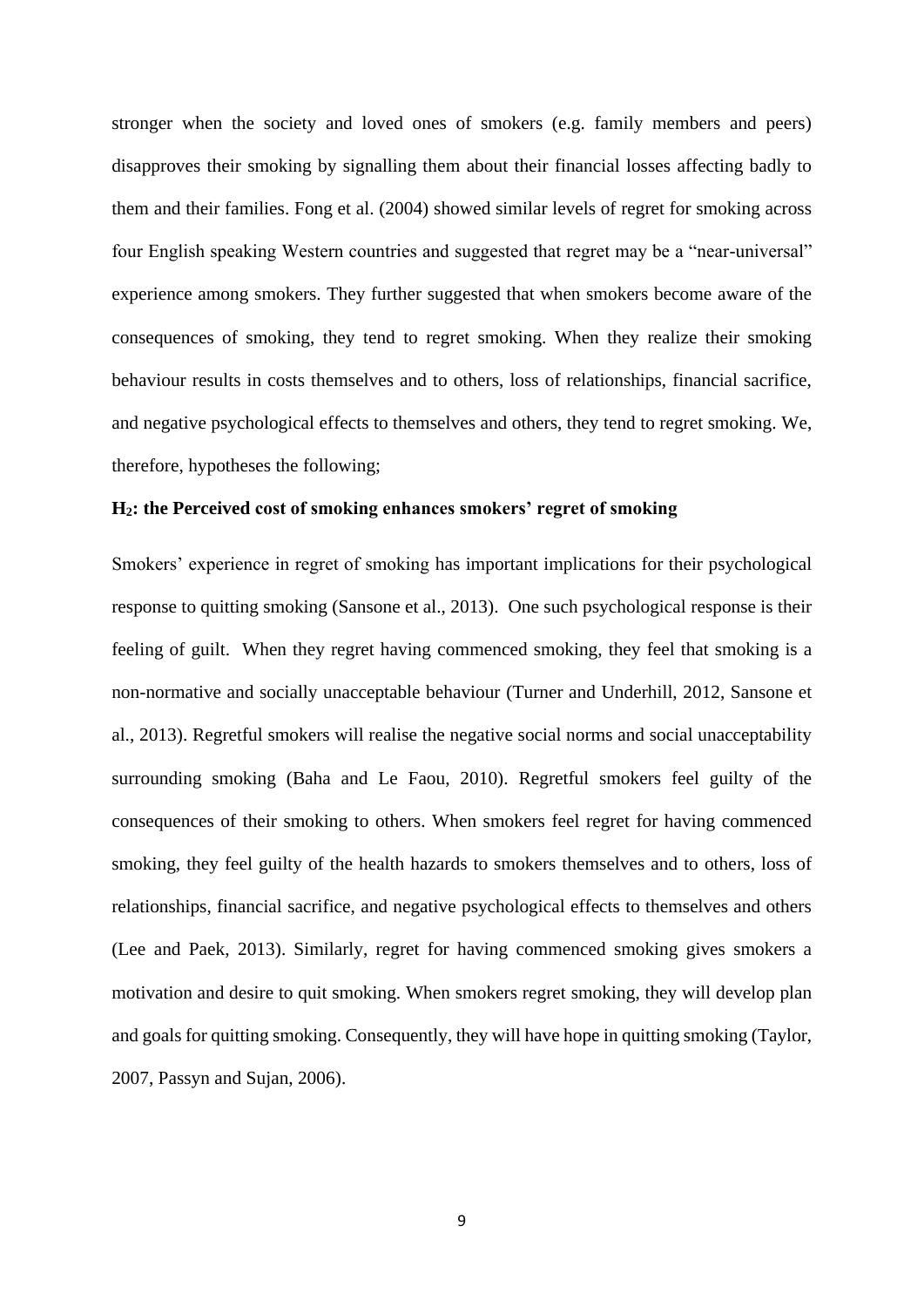The association between regret and guilt of smoking, as well the association between regret of smoking and hope in quitting smoking can be explained with the underpinnings of dissonance theory advanced by Festinger (1957) which posits that individuals are in need to maintain cognitive consistency. Dissonance is the psychological inconsistencies which lead to physiological discomfort (Burnett and Lunsford, 1994). People will then seek a course of action to relieve this unpleasant internal state (psychological discomfort) (Burnett and Lunsford, 1994). In line with the underpinnings of this theory, it can be suggested that when people regret their smoking, they tend to feel a psychological discomfort, particularly guilt which leads them to attempt quitting smoking. That is, as a result of regret in smoking, smokers will involve in developing plans and goals of quitting smoking which give them hope in quitting smoking. Based on the preceding discussion, the following hypotheses are formulated;

#### **H3: Smokers' regret has a positive impact on their guilt of smoking**

### **H4: Smokers' regret has a positive impact on their hope in quitting smoking**

As we discussed previously, people feel guilty of their behaviour when they feel that they have violated the norms and values (Lee and Paek, 2014). Guilt is self-blame for harming another. Guilty is an unpleasant internal state. Hence people will act to seek a course of action to relieve this negative feeling (Burnett and Lunsford, 1994, Passyn and Sujan, 2006). For example, when smokers feel guilty that their smoking has caused harms to others, they seek plans to quit smoking habits which act as a coping mechanism for relieving their guilty conscious of smoking. These plans give them a hope that they can correct their non-normative behaviour. The association between the guilt of smoking and hope of quitting smoking can also be supported using the underpinnings of dissonance theory. The guilt of smoking creates psychological dissonance and discomfort. Hence smokers seek recourse for this dissonance by developing plans to quit smoking which gives them a hope of quitting smoking.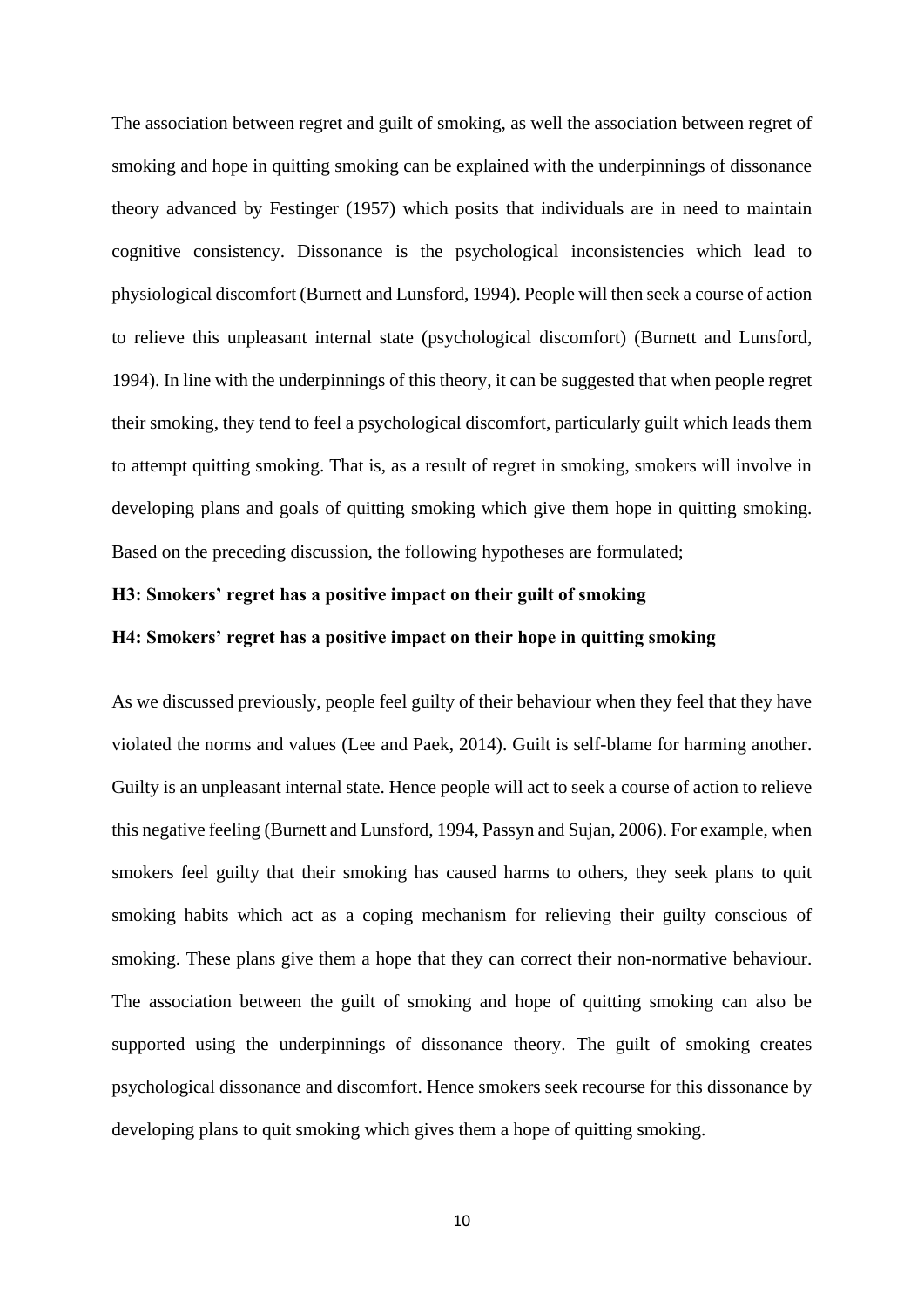Based on the preceding discussion, the following hypotheses are formulated;

#### **H5: Smokers' guilt has a positive impact on smokers' hope in quitting smoking**

It has been suggested that there is an association between the adoption of two healthy behaviours and between the adoption of two unhealthy behaviours (Kaczynski et al., 2008). For example, those who do physical exercise, tend to adopt a healthy diet, and similarly, those who drink tend to smoke. This indicates interests and intention in one healthy behaviour generates an intention to adopt another healthy behaviour (Kaczynski et al., 2008). Accordingly, researchers have identified a positive association between excise frequency and intention to quit smoking (Ussher et al., 2012). Smoking is unhealthy behaviour, and physical exercise is a healthy behaviour (Kaczynski et al., 2008). Smokers who do regular physical exercise tend to feel interests in caring for their health and feel guilty of smoking. Those doing physical exercise will have better cognitive functioning and will be less prone to depression, anxiety and stress which are the encouraging conditions of smoking (Prapavessis et al., 2007). They will be interested in becoming physically active. Smokers doing physical exercise will desire to quit smoking and get self-efficacy, motivation and self-confidence in quitting smoking (Kaczynski et al., 2008). Smokers who are doing regular physical activity will have stronger plans to quit smoking, and hence we propose the following hypothesis;

### **H6: Smokers' exercise frequency moderates the relationship between guilt and hope in quitting smoking**

We employ the support of Reciprocal Action theory (Morris, 1987) to explain how regret and guilt experienced by smokers may develop smokers' intentions to quit smoking. Reciprocal Action Theory explains that individual act to benefit others as they expect others to take a beneficial action for them. More specifically, based on this theory we postulate that smoker's perceived high cost and harm associated with smoking makes them experience regret and guilt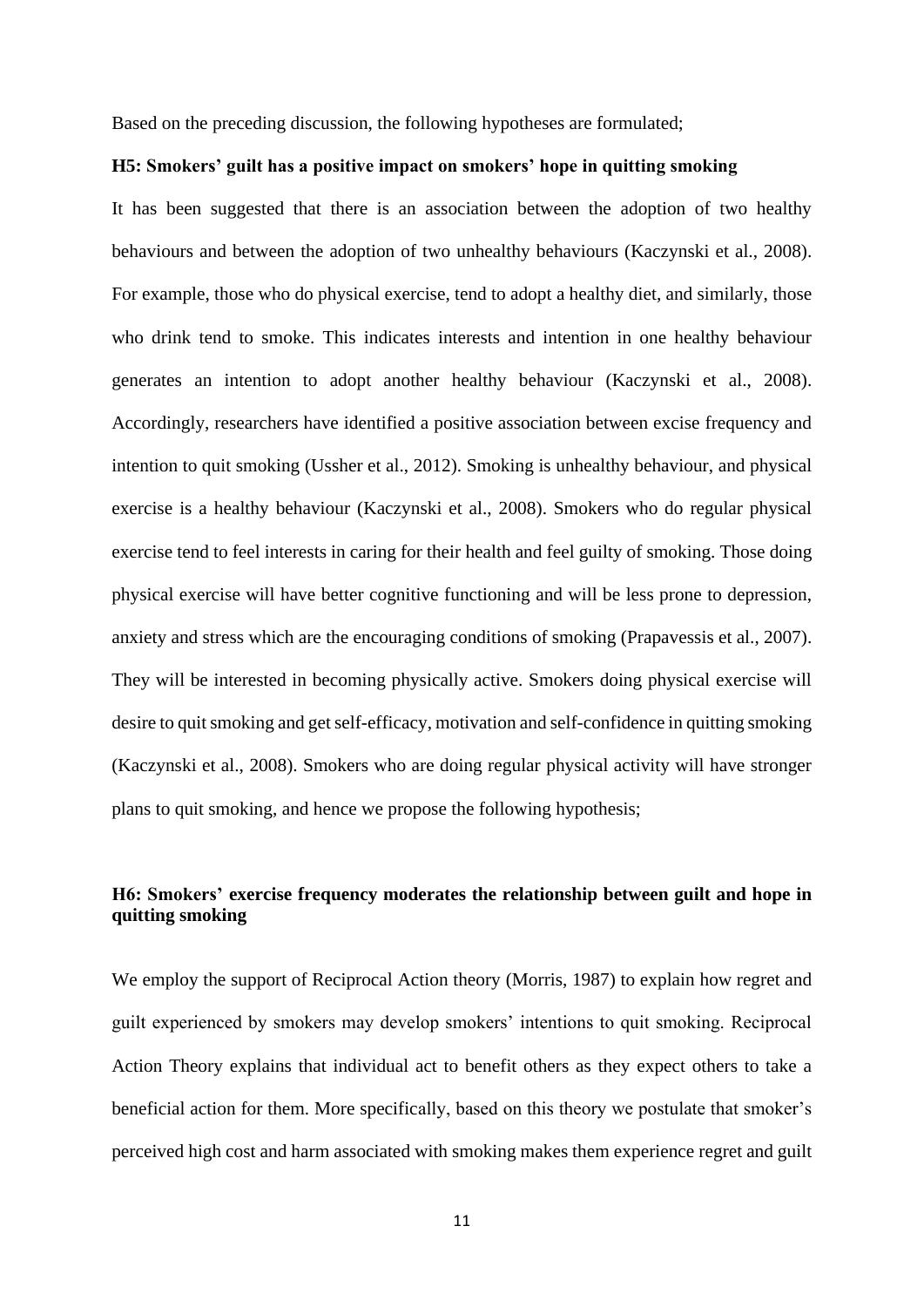that develop a willingness to quit smoking. These intentions to quit smoking originate from an experienced or anticipated feeling of regret and guilt that would stem from a violation of the norm of reciprocity, a norm that suggests treating others as they treat you (Li & Dant, 1997). Studies of citizenship behaviour propose that individuals, who enact citizenship behaviour, tend to have personal goals that are congruent with social goals and objectives (Goodman and Svyantek, 1999, DiPaola and Tschannen-Moran, 2014). In order to achieve their goal, individuals behave in a way that maximises the benefit of the society and themselves. In a certain situation, a smoker can imagine that quitting smoking might attract a benefit for the society and himself or herself and that the value of the benefit will outweigh its associated cost. Hope develops deviance intentions in the smoker to avail this benefit for the society and himself or herself. Although the agency component of hope may be shared with other positive emotions such as optimism, the pathways component of hope allows the smoker for the regeneration of agency even when faced with blockages and crisis (Youssef and Luthans, 2007). In this situation, the smoker proactively determines additional alternative pathways for both society and personal well-being. The resultant boost in the agency, in turn, motivates the search for further alternate pathways in light of the realities of the new situation(s). This hope process allows blockages or problems to be perceived as challenges and learning opportunities which in turn contribute to developing intentions to quit the smoking.

In the light of the above-mentioned arguments, this study proposes that when smokers have negative feelings such as regret and guilt due to adverse effects of smoking for themselves and others, this may lead to reactance (Brehm, 1966). The desire of doing something to avoid stimulation of or staying with negative feelings is behavioural intentions of quittance from smoking. This argument stands for the reason to sixth and seventh hypotheses:

#### **H7: Regret is positively related to intentions to quit smoking**

**Hope and intentions to quit.**

12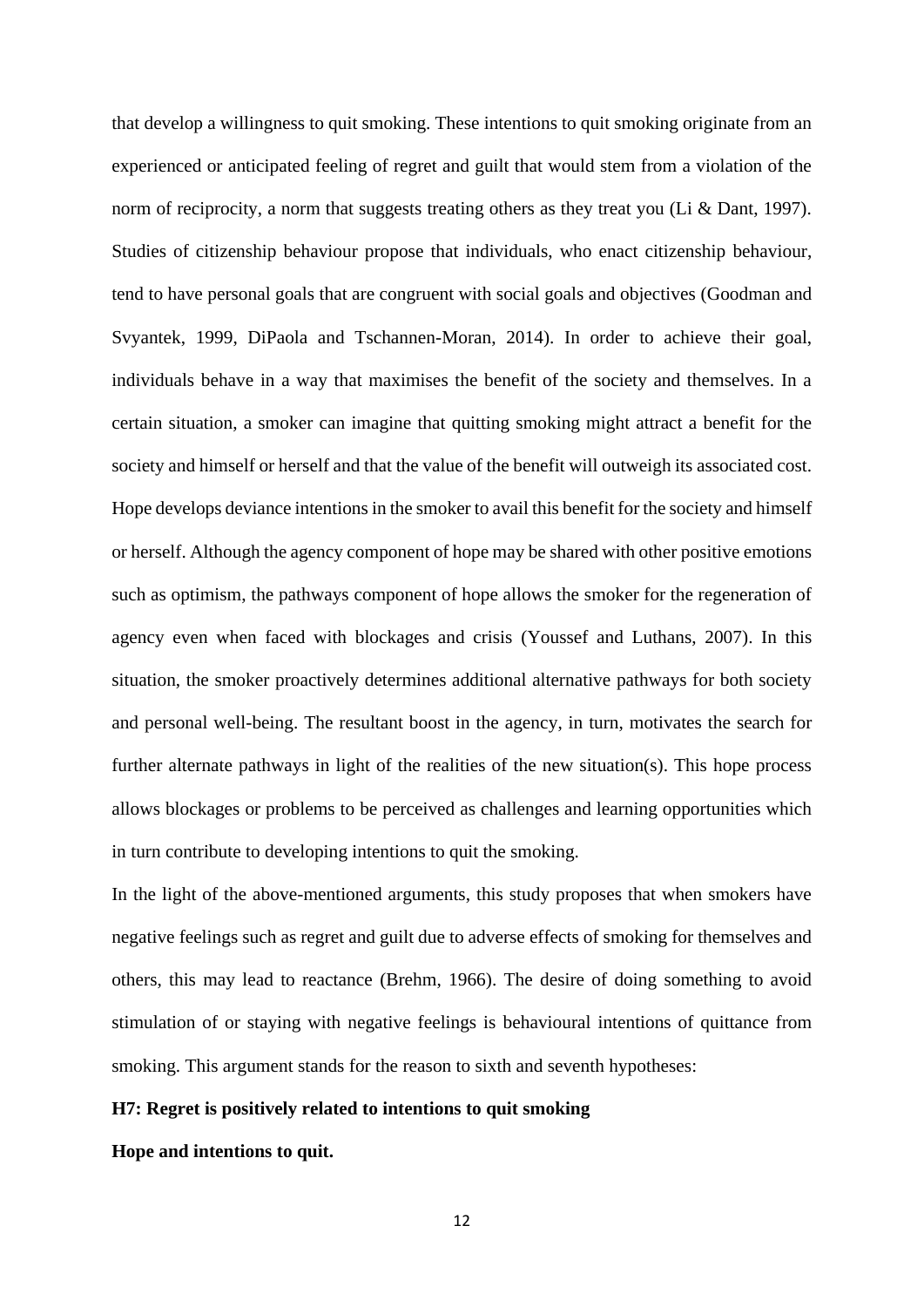In line with Snyder (2005), we employ goal attainment theory to show how hope explains the relationship between negative feelings of regret and guilt and intentions to quit smoking. We argue that agency thinking, pathways, and goal attainment (such as quitting smoking) interact with and influence each other throughout the entire goal pursuit process. For example, choosing a goal (i.e. quitting the smoking) with an agency ( motivation to live a healthy life) may inspire the generation of more pathways (going to Gym, getting involved in meditation such as yoga, and receiving counselling) and so on (Cheavens et al., 2006). In this situation, a smoker with low hope perceives any blockage as a threat large enough to place hopeful thought at risk (Snyder et al., 2002). On the other hand, a smokers with high hope are likely to see impediments as challenges rather than threats and be quick to bounce back from this initial setback (Snyder et al., 2002). It is reasoned that smokers with high hope, as compared to low/no hope, are quicker in establishing their primary, secondary and alternative goals with a sense of confidence that the pathways to achieve those goals will be effective (Snyder et al., 2002). Smokers with hope appear to be "flexible thinkers," and are more likely to attain their goals in due course (Rego et al., 2014). Conversely, individuals with no or low-hope are not likely to exhibit this kind of flexibility and could feel discouraged with impediments that they see in their pathways. More specifically, agency and pathways of hopeful individuals with the habits of smoking are limited, and they often seem to report that generating an alternative to goals ( ways to quit smoking) is quite difficult for them (Snyder et al., 2002). Therefore, smokers with guilt and regret may not intend to quit smoking due to the absence or low level of agency and pathways (known as hopelessness). On the other hand, smokers with guilt and regret may intend to quit smoking because they are capable of derive motivation and develop action plans and associated pathways to attain the goal of quitting smoking. Further, evidence suggests that hopeful individuals manage to attain their goals pertaining, 1) the reduction in the symptoms of depression and anxiety (Snyder et al., 1991), 2) more life meaning (Feldman and Snyder,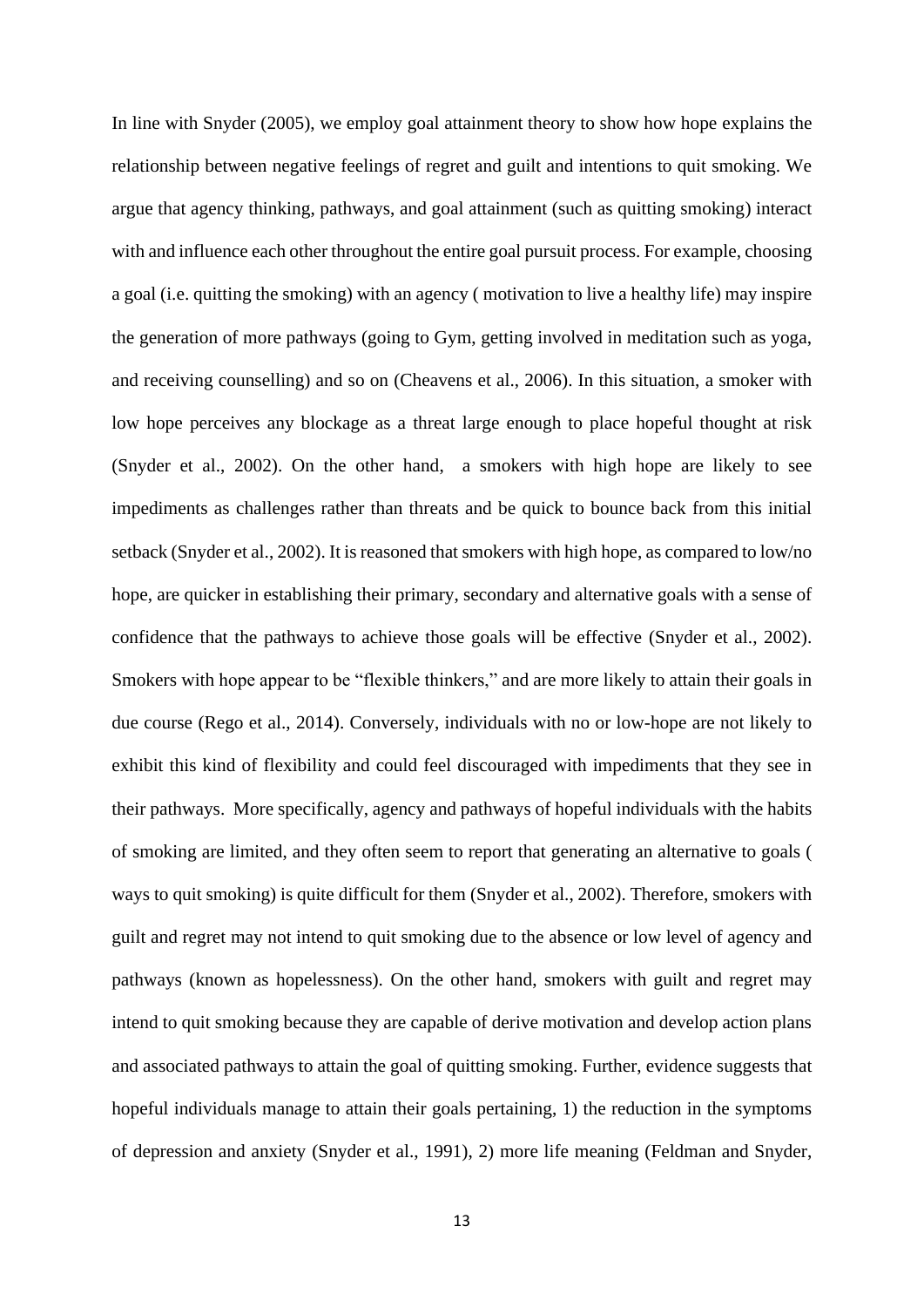2005), life satisfaction (Cotton Bronk et al., 2009, Bailey et al., 2007) and proactive coping skills (Aspinwall, 2005, Lopes and Cunha, 2008). In the light of the arguments and evidence, we hypothesise:

**H8: Hope has a positive impact on smokers' intentions to quit smoking.**

# **Methods**

Data was collected using an online survey. A professional market research firm was employed to gather the data. Respondents were initially screened to ensure that they are over the age of 18 and they currently smokers or have been previously smokers.. in total the the online survey yielded 300 usable questionanires which was used for the main analysis of this study.

The items used in the survey instrument were taken from prior validated scales. However, minor modifications were made to the wording of the scale to suit the context of our study. The three items operationalizing the perceived harm was adopted from Baha and Le Faou (2010), Michaelidou et al., (2008) and Hammond et al., (2006). Perceived cost was measured using the three items derived from Effertz and Mann (2013) and Sansone et al., (2013). Three items obtained from (Jones et al., 2000) were used to operationalize guilt. Regret was operationalized using three items obtained from Sansone et al., (2013) and Baha and Le Faou (2010). The measures of hope comprise three items adapted from [Snyder et al., \(1996\)](http://www.sciencedirect.com/science/article/pii/S0191886906002030#bib20). Intentions to quit smoking was operationalized using four items obtained from (Lee et al., 2012) and (Song et al., 2012). All the scales for the constructs in this study were reflective.

All the measures of study constructs were adapted from the well established literature (See Table 1). All the scales for the constructs in this study were reflective. The study sample comprised 50% females and 50% males. They were divided into five age categories: 18–22 (9%), 25–34 (22%), 35–44 (27.7%), 45–54 (23%) and 55-65 (18.3%). The respondents held a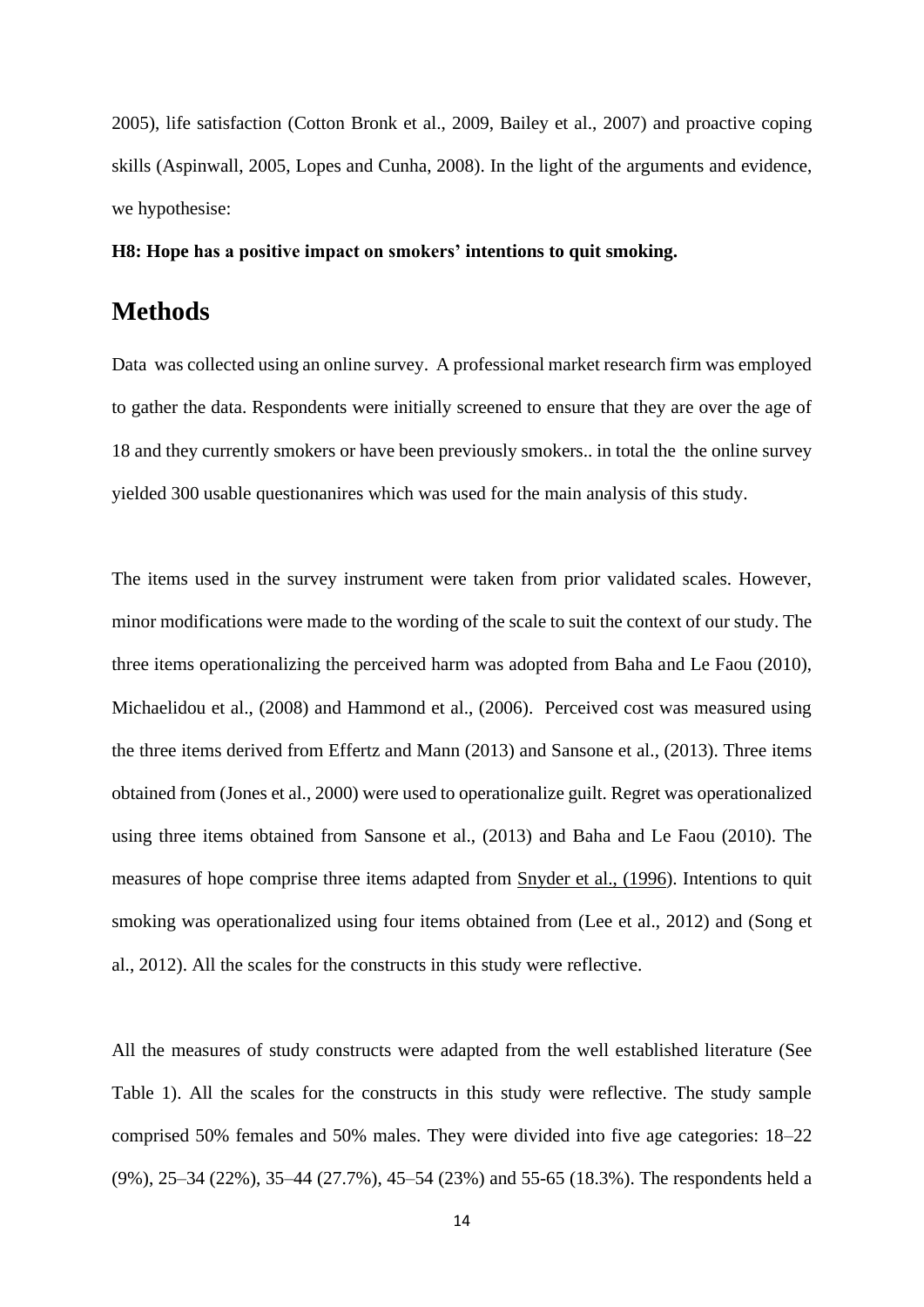diploma certificate (47%), Bachelor or equivalent (28%), Master or PhD (11.7%) and other (12.3%). 84% of the sample were daily smokers, 13.7% were weekly smokers (a couple of cigarettes every week), and only 2.4% were monthly smokers (a couple of cigarettes every month). The vast majority (92%) of respondents tried to give up smoking at least 1 to5 times in the past two years. 50.3% were occasional alcohol consumers, and 26.3% and 23.3% of respondents stated themselves as regular alcohol consumers or non-drinkers respectively. When completing the survey, respondents were requested to focus on and recall their smoking

experience. Scale items were both positively and negatively worded in order to minimise acquiescence bias. Further, similar items were dispersed throughout the survey, and the temporal separation between the measurement of the predictors and criterion variables was managed (Podsakoff et al. 2012). Three disciplinary academics reviewed the survey, and minor alteration was made to improve construct and content validity.

# **Data Analysis**

The proposed model was tested using PLS-SEM using Smart PLS 3, the results show that the item loading were all .7 or above, the Average Variance Extrated for all the constructs are above the recomemnded value by Hair et al. (2013) of 0.50. The consturcts compisit realiability are all above .7 (see Table 1).

#### **Place Table 1 about here**

When assessing the inter factor correlation for discriminate validity testing, the results indicate that all the constructs are not highly correlated with one another which allow to establish discriminate validity (See Table 2).

#### **Place Table 2 about here**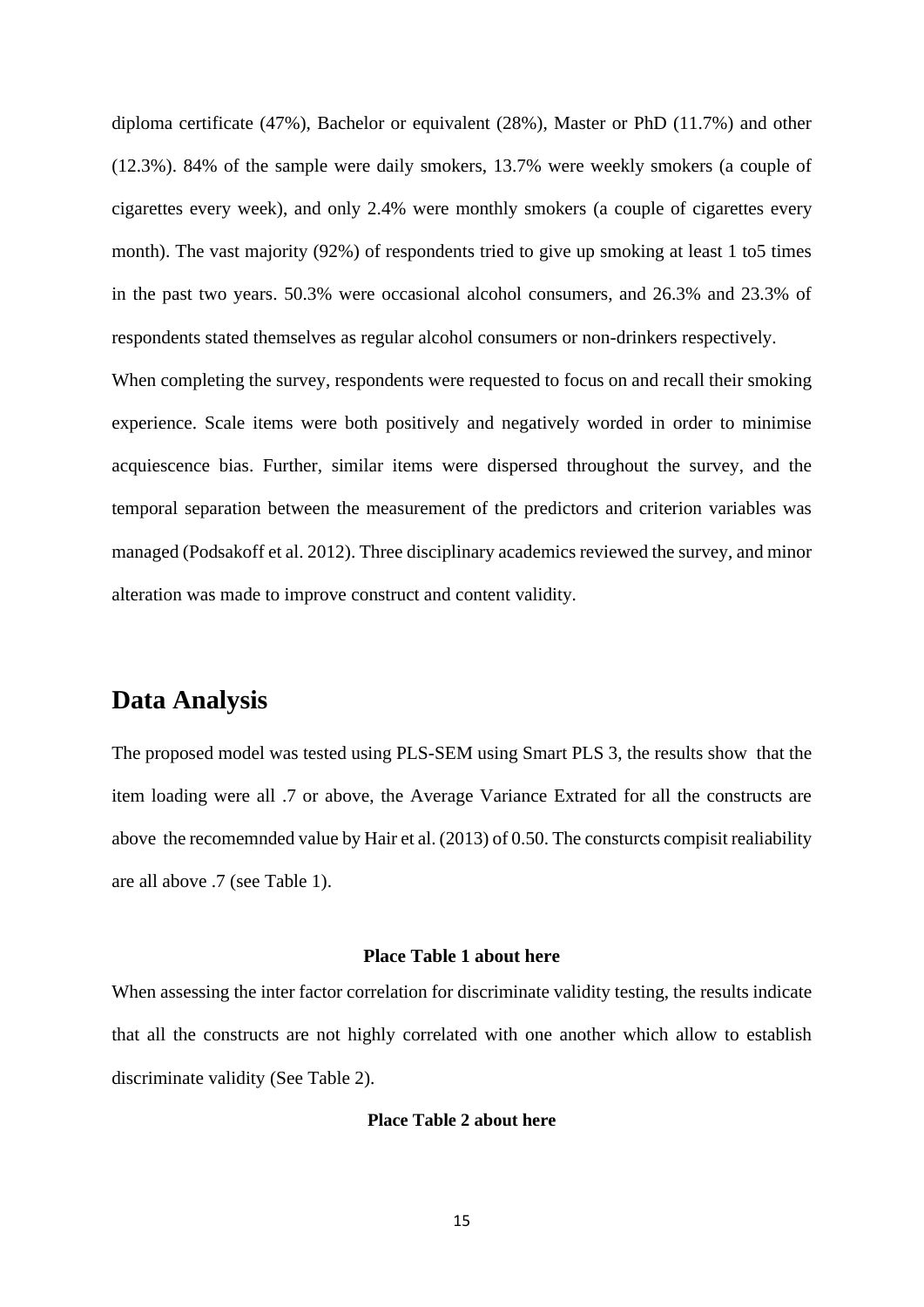When assessing the model's path loadings, the results indicate that the model paths are positive and significant (see Table 3). This provides confirmation for the theoretical framework. Testing H1 the path between perceived harm and guilt significant ( $\beta = 0.37$ , P<.01) providing confirmation to H1. Perceived cost (H2) had a significant effect on regret. ( $\beta = 0.620$ ,  $p < .01$ ), thus H2 is accepted. For H3 regret had a significant effect on guilt (β = 0.412, p < .01). In turn regret H4 did not have a significant effect of the state of hope, hence rejecting H4 with loadings of ( $\beta$  = 0.097, p < .228). Guilt H5 had a positive significant effect on hope with ( $\beta$  = 0.42, p < .01) thus H5 is supported. Moderation effect of frequency of physical exercise (H6) on the relationship between guilt and hope ( $\beta = 0.111$ ,  $p < 01$ ) was positive and significant. Regret was also found to be positively related to intentions to quit smoking ( $\beta = 0.681$ ,  $p < .01$ ). For H8, hope had a positive significant effect on intentions to quit smoking ( $\beta = 0.238$ ,  $p < .01$ ), thus accepting H8.

We finally assessed the model's predicted accuracy; the results indicate that all the resulting cross-validated redundancy values Q2 are above zero, supporting the model's predictive accuracy. This result was also supported by the  $\mathbb{R}^2$  values, which suggest that our proposed model has satisfactory in-sample predictive power (Schlägel & Sarstedt, 2016). R<sup>2</sup> values range from 19.4% (Hope) to 62% (Intentions to quit smoking)

#### **Place Table 3 about here**

Finally, we assesed common methods biased using Harman's (1967) one-factor test (Podsakoff et al., 2012). The method requires that all the items to be loaded into one factor if the variance was above 50% its an indication of common methods biase. The results show that the factor accounted for (44%) of the variance, indicating non-significant common method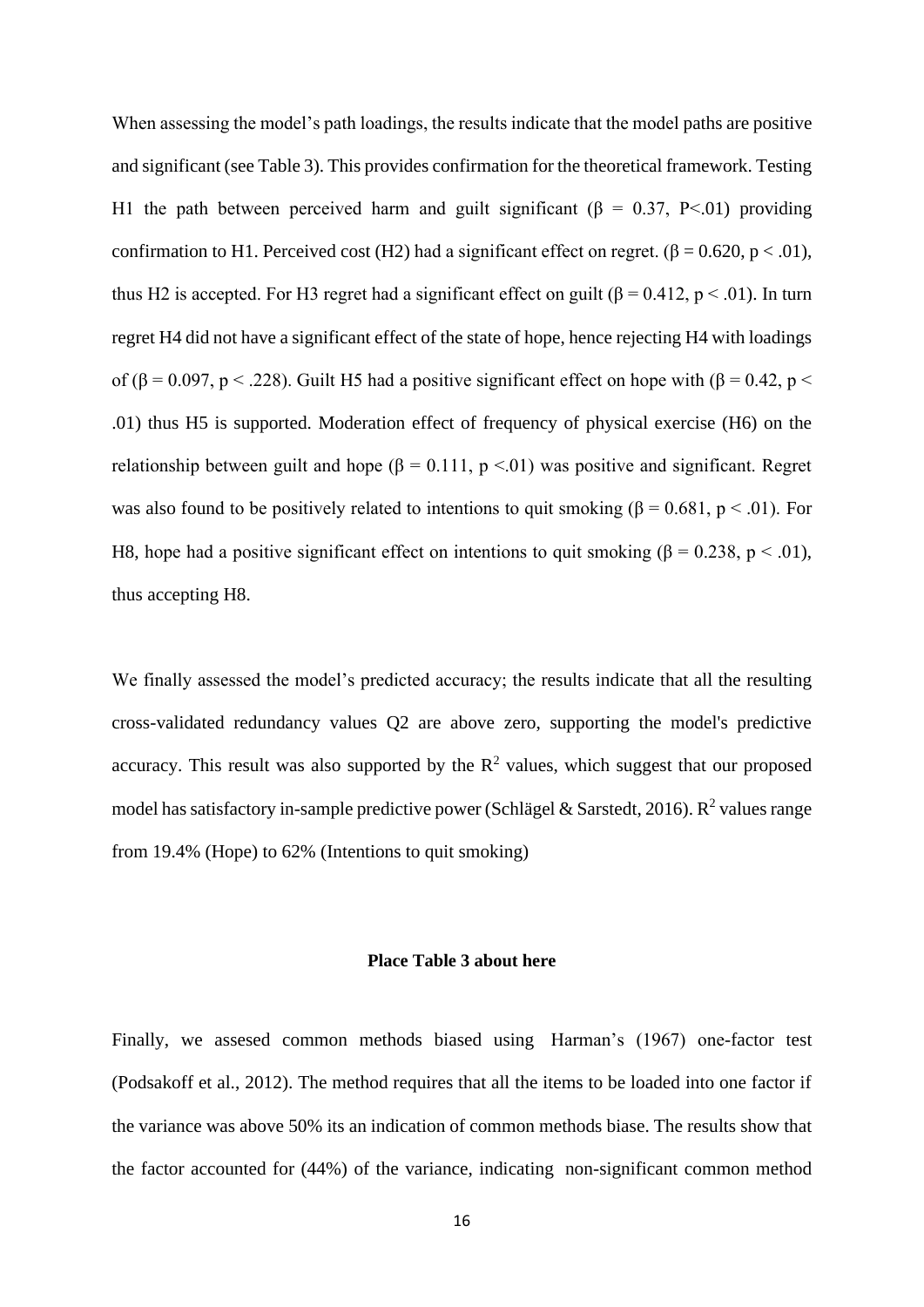bias (Harman, 1967). Furthermore, we conducetd Common Marker Variable technique which allows to include measures presumed to influence the cause of the bias itself. The common variance in this technique is the square of the common factor of each path before standardization.The common heuristic is to set the threshold to 50%. The result was below the threshold. Therefore, we conclude that common method bias was not an issue in this study.

#### **Mediation Analysis**

Following an approach employed by (Zhao et al., 2010), bootstrapping procedures were used to test the significance of the mediation effects. In the data sets, 5000 bootstrapping samples were generated from the original dataset  $(N = 300)$  by random sampling. According to results, 1) perceived harm significantly impacted state hope through smokers guilt, 2) perceived harm significantly impacted intention to quit smoking through smokers guilt, 3) perceived cost significantly impacted smokers' guilt through smokers regret, 4) perceived cost non significantly impacted state hope through smokers' regret, 5) perceived cost significantly impacted intention to quit smoking through smokers' regret, 6) smokers' regret non significantly impacted intention to quit smoking through state hope, 7) smokers' regret significantly increased state hope through smokers' guilt, 8) smokers guilt significantly increased intention to quit smoking through state hope, 9), and frequency of exercise (moderator) non significantly impacted intention to quit smoking through state hope. The mediating effects of mediators and its associated 95% confidence intervals are displayed in Table 4.

#### **Place Table 4 about here**

#### **Path Invariance**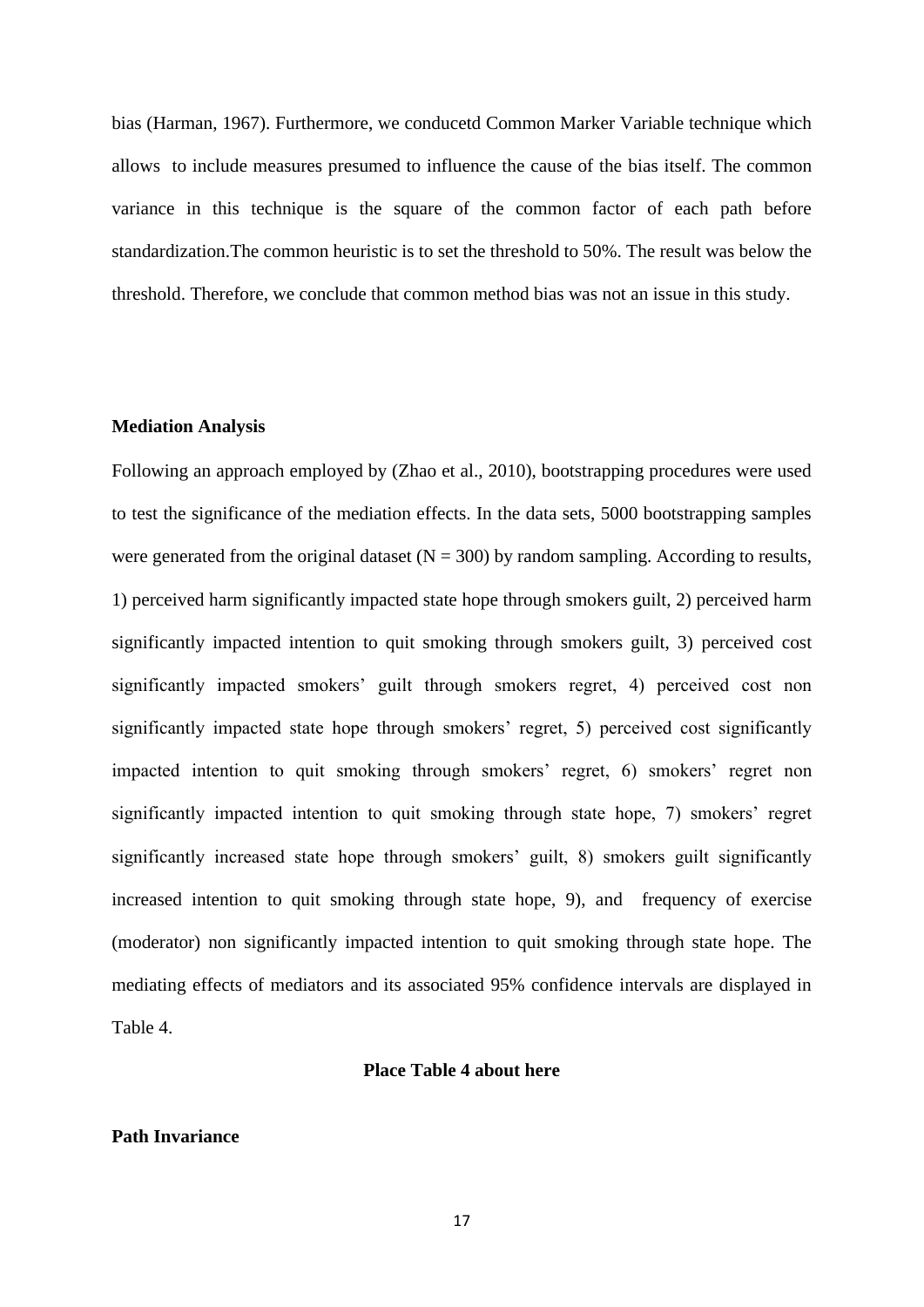As the data were collected based on the frequency of alcohol usage, model path invariance across usage (no drinking, occasionally drinking, and regularly drinking) was tested. The structural invariance was used to test for the equality of structural covariances and factor variances. The results demonstrated the difference in Chi-square was non-significant between the constrained and unconstrained models for the structural models  $(\Delta \chi/2/df = (1073.746/634))$  $- (1024.67/588) = 49.076/46$ ; p = 0.351 > 0.05), thus indicating that the structural model was invariant across the usage of alcohol. A constraint was applied to each path to get a new chisquare. Any chi-square (after constraining a relationship between the constructs) that is more than the calculated threshold (1028.51 for 95 percent confidence interval) constitute variance in the path-by-path analysis. Results indicate that using the 95 percent confidence usage of alcohol does moderate the path from perceived cost to smokers' guilt ( $\chi$ 2 (590) = 1032.576 > 1028.51) and smokers' regret to smokers' guilt ( $χ$ 2 (590) = 1029.450 > 1028.51).

However, usage of alcohol does not moderate the path from perceived harm to smokers' guilt ( $\chi$ 2 (290) = 1024.806 < 1028.51), smokers' guilt to state hope ( $\chi$ 2 (590) =  $1026.431 < 1028.51$ , state hope to intention to quit smoking ( $\chi$ 2 (590) = 1027.628 < 1028.51), smokers' regret to state hope  $(\gamma 2 (590) = 1025.378 < 1028.51)$ , smokers' regret to intention to quit smoking  $(\chi^2 (590) = 1026.643 < 1028.51)$ , and frequency of exercise to state hope  $(\chi^2$  $(590) = 1027.504 \le 1028.51$  for no, occasional, and regular drinkers' samples because chisquare (after constraining a relationship between the constructs) is less than the calculated threshold.

#### **Place Figure 2 about here**

### **Discussion**

Quitting smoking is asserted to be challenging and complex in anti-consumption context. Those who aim to quit smoking may need to go through several stages of deliberation before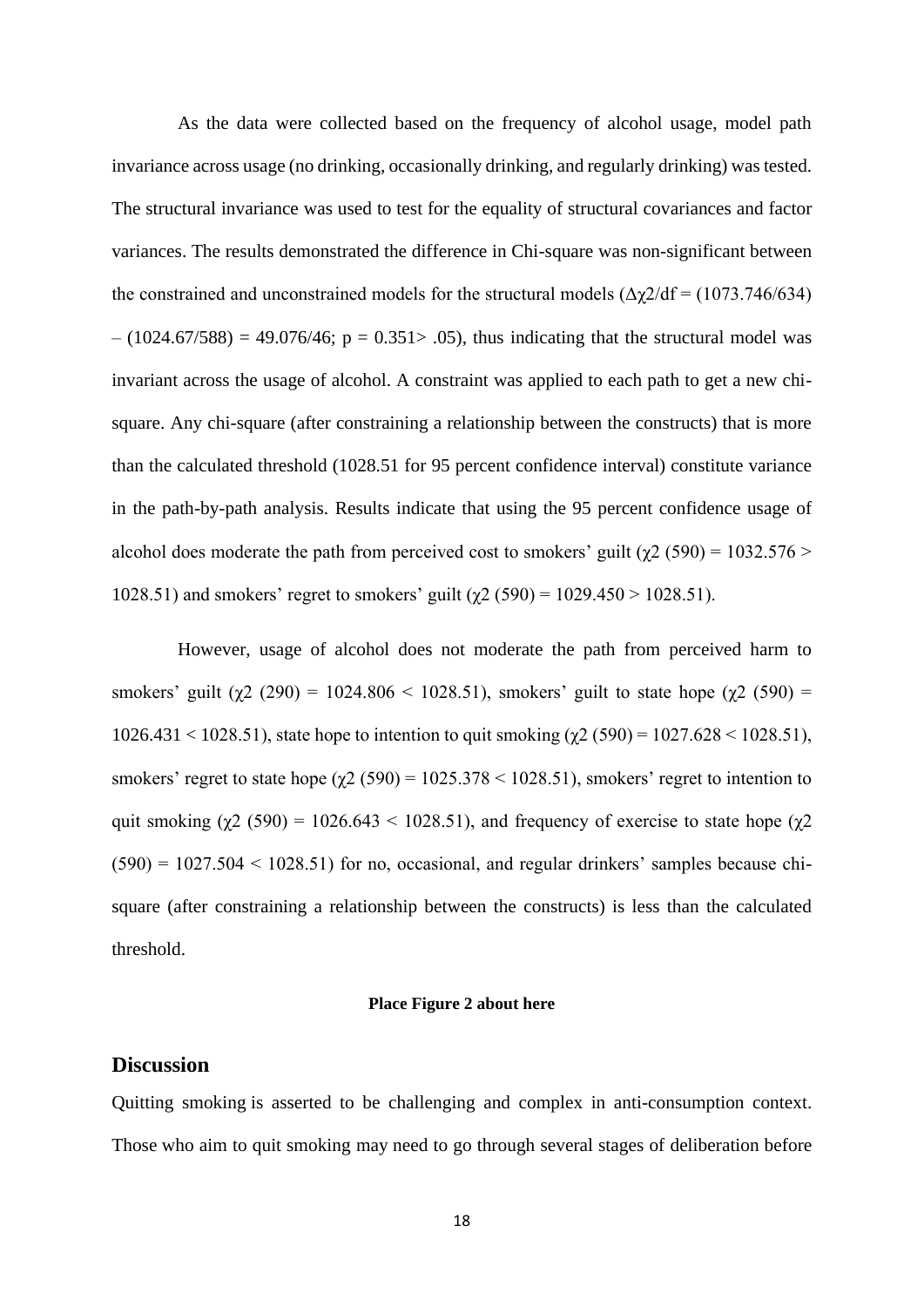they are prepared to deal with the related psychological and physical challenges. The factors pertaining to the decision and intentions to quit smoking and the struggle of continuing not to smoke may depend on one's experience, persona, social support, and personal situations (Allen et al. 2018). So far, studies on anti-consumption and particularly smoking behaviour have extensively focused on the negative emotions, attitudes, and behaviours of smokers and the detrimental effects of their smoking on themselves and society (Carlson et al., 2018). However, little research has been done on the role that positive psychological mechanisms and emotional states may play in developing smokers' intentions to quit smoking. While hope, as a positive emotional state, has been extensively studied in the context of consumer goal attainment (MacInnis, & De Mello, 2005; Ding, 2018; Fazal-e-Hasan et al., 2018), and employeeorganization relationship (Rego et al., 2014; Valero, Hirschi, & Strauss, 2015), the application of hope theory in shaping smokers' anti-consumption behaviours hasn't been considered so far. Our research examines the role of hope in the context of anti-consumtion such as smoking. Specifically, this research tests a theoretical model to examine the the interplay of negative and positive emotions that help smokers to develop intentions to quit smoking. While the model developed and tested in this research could potentially be useful for other anti-consumtion contexts (e.g. dinking, gambling) with cautious, the limited empirical evidence from smoking behaviours has influenced the choice of the research context. Therefore, our research contributes to theory by proposing an anti-smoking diagnostic model for improving social marketing strategies through the development of effective and ethical advertising campaigns.

In support to previous research, our findings indicate that both perceived harm and perceived cost are crucial in driving smokers' negative emotions (regret and guilt). Regret and guilt have been identified as global emotions for most smokers (e.g., Fong et al., 2004). Our results expand extant research by showing that guilt stimulates positive emotions such as hope which provides smokers with the motivation and pathways to quit smoking. However, regert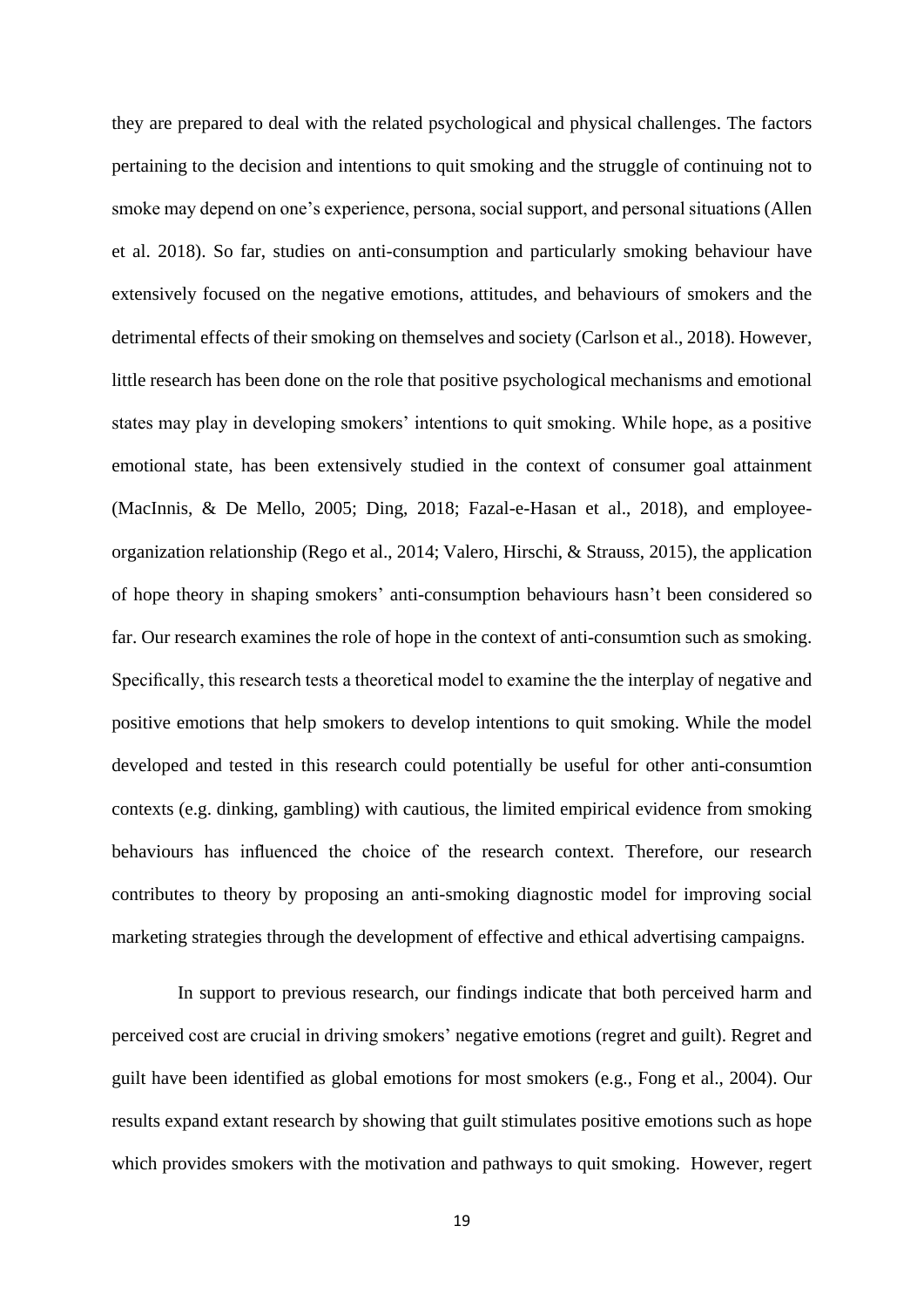has impacted hope through guilt. Perhaps the regret is an outcome of a cognitive evaluation of cost and benefit analysis and does not invoke any objective-orientation per se. A smoker may be subject to the regret due to losing money for smoking. However this negative experience may be offset due to other financial gains. On the other hand, guilt is an outcome of perceived harm to others and self (damaged health etc) that cultivates through a sense of loss which may not be recovered. By incorporating the mediating role of hope in the association between guilt and regret, and intention to quit smoking, we provide more insight into the process of quitting as a "will and way" process. Hence our results highlight that regret and guilt are not sufficient in developing smokers' intentions to quit smoking, the influential role of hope, instead, in setting a goal (quitting smoking) with an agency (motive to live a healthy life) can stimulate the generation of positive pathways for the smokers. Our results indicate that smokers with a high level of hope are more inclined to go through the challenges and are quicker and more flexible in creating pathways to quit smoking. Therefore, hopeful smokers are likely to better manage their goals regarding quitting and would present more skills in coping with difficulties throughout the quitting process. In line with conventional paradigm pertaining to the possible negative association of smoking with physical exercise, our research also reveals the contingent role of physical exercise frequency on smokers' guilt and hope relationship. Advancing Lee et al.'s (2009) findings, we show that the existence of high frequency of physical exercise may strengthen smokers' level of hope. Using posthoc tests (path invariance), we further confirm that smokers' guilt due to perceiving smoking as an expensive activity and regretful behaviour is significantly different in low, moderate and heavy drinkers. Heavy drinkers are less likely to feel guilty for their act of smoking.

The findings of this study also provide social marketers with a better understanding of the interplay of positive and negative psychological mechanisms and emotional states involved in quitting intentions of smoker and allocation of time, money and energy to deal with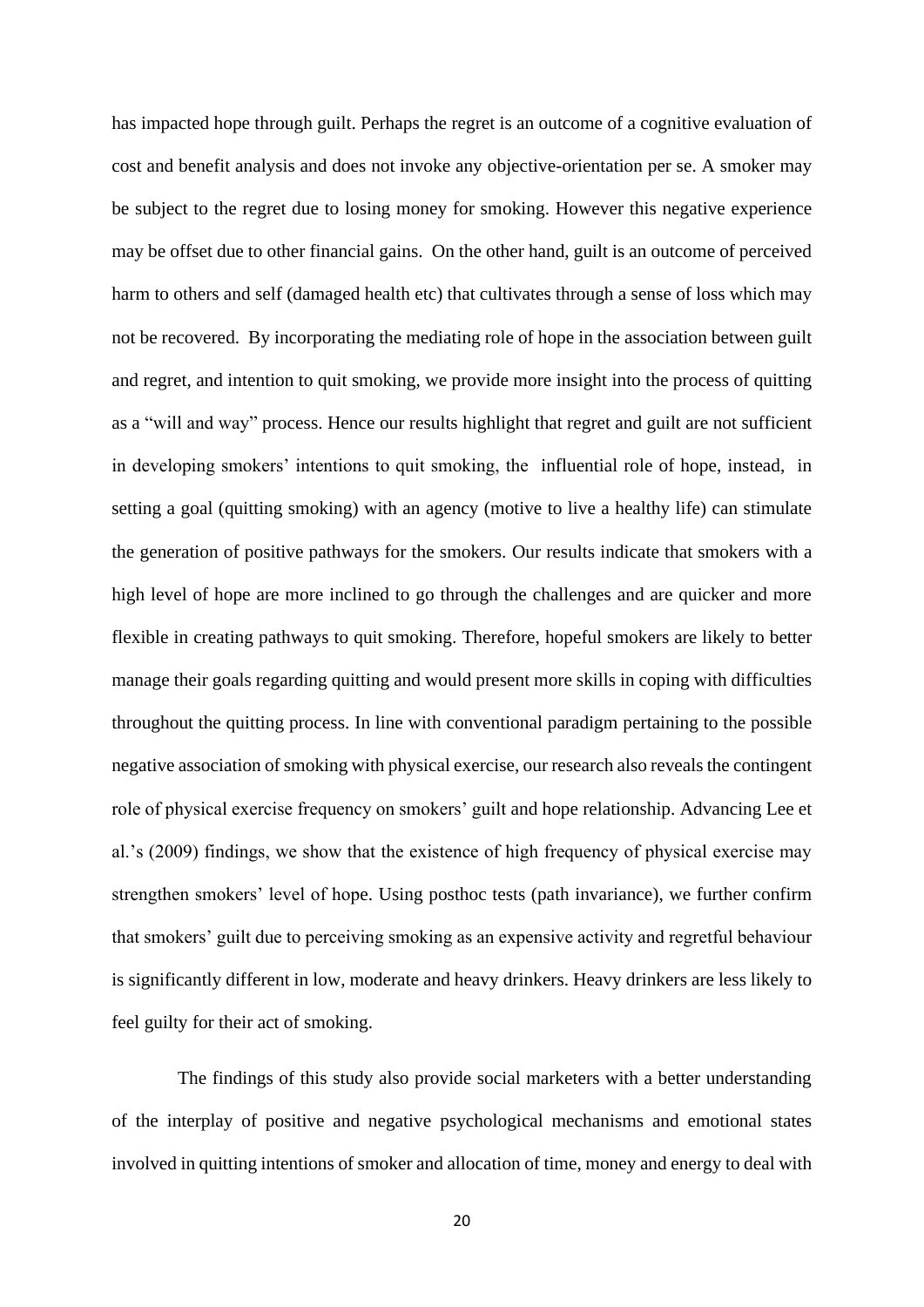other unethical consumption practices. The most important issue in formulating an antismoking marketing campaign is to carefully study and understand the audience (consumers of cigarettes) and how different audiences may respond to these appeals. Traditional campaigns employ fear, regret and guilt appeal to discourage individuals from smoking. Studies that have measured the effectiveness of these appeals have shown mixed results and partial success pertaining to their impact on quitting intentions of smokers (See, e.g. Kuipers et al. 2017). In order to make anti-smoking mass media campaigns effective, our study emphasises that the interplay between regret, guilt and hope must be designed in a way to be noticed, perceived as persuasive and remembered.

Congruent with Linley et al. (2004) and Snyder (2005), we would encourage social marketers and agencies to employ strategies for accentuating hope in smokers. The campaigns may strengthen smokers' hope that other members of the society such as friends, family and colleagues can and will help them in attaining their goals related to smoking cessation. Bolstering smokers' expectations simultaneously may cultivate hope for a positive change and strengthen the desire to refrain from smoking. Hope-enhancing strategies may also involve enlisting smokers in tasks that are designed to (a) conceptualize health- and environmentrelated goals more clearly; (b) produce numerous pathways to attainment; (c) summon the energy to maintain pursuit; and (d) reframe obstacles as challenges to be overcome (Joseph, 2015). These strategies may help smokers to experience hope to develop, set, and reach goals that have alignment with their life related goal-setting process or goal attainment, per se. Luthans and Jensen (2002) state that individuals with high-hope are more certain of their goals and value progressing toward their goals; enjoy interacting with other community members and readily adapt to new and collaborative environments. They are less anxious, especially in evaluative, stressful situations; and are more adaptive and resilient to environmental and behavioural change. This suggests that if social marketers and agencies are successful in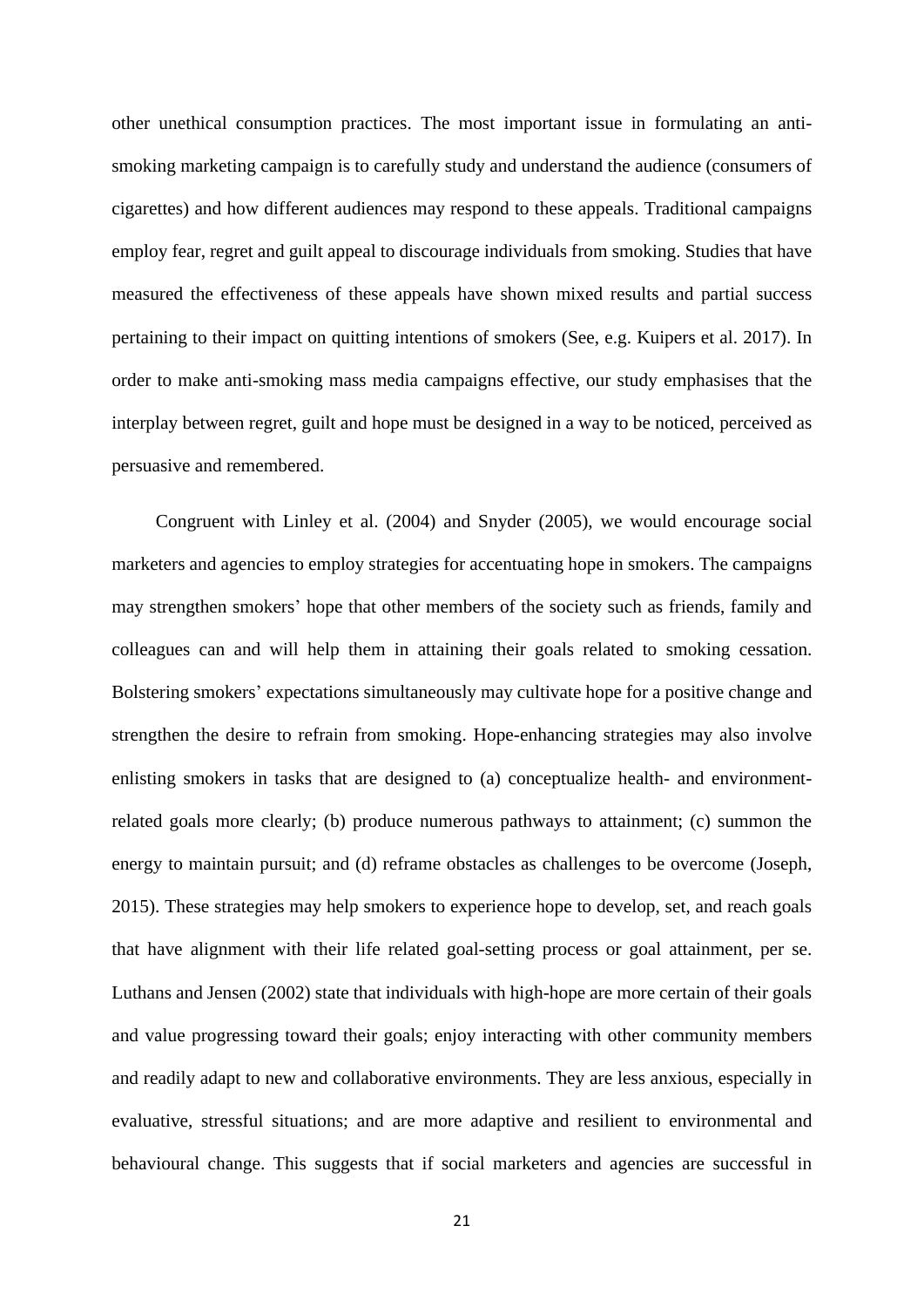cultivating hope in smokers, they are likely to adapt their behaviour according to new and positive people and the environment. Social marketers and agencies should also endeavour to understand a smoker's level of hope during the designing stage of anti-smoking campaigns by assessing their life and personal motivations. Subsequently advertising appeals that specify the attainment of the same goals for smokers may encourage them to quit smoking.

### **Limitations and future research**

As with most empirical studies, this research is not without its limitations. First, the crosssectional nature and single level of data collection place limitations on the generalizability of this research. Longitudinal and panel research with the focus on both 'trait' and 'state' hope, and multi-segmental (non-smokers, ex-smokers and heavy smokers) data, will develop further insights into the process of generating hope in smokers. In addition, this study has not considered the temporal effects of hope on smokers' post-cessation productivity and performance and, consequently, their choices and preferences for the alternative of smoking, which could be potentially an interesting area for future research. Another limitation of this study is the exclusion of variables that might be perceived as similar to hope, such as desire, expectation, and optimism. A research design that establishes control of these variables may produce different results. The role of risk perceptions and appraisals limiting or accentuating hope could also be examined in the context of certain risky situations, where smokers find themselves in adverse health conditions. Finally, as hope is a positive emotion, future research may explore the potential link between higher levels of hope and smokers' personal and social resources, which may help them perceive their life less risky, easy, and enjoyable.

#### **References**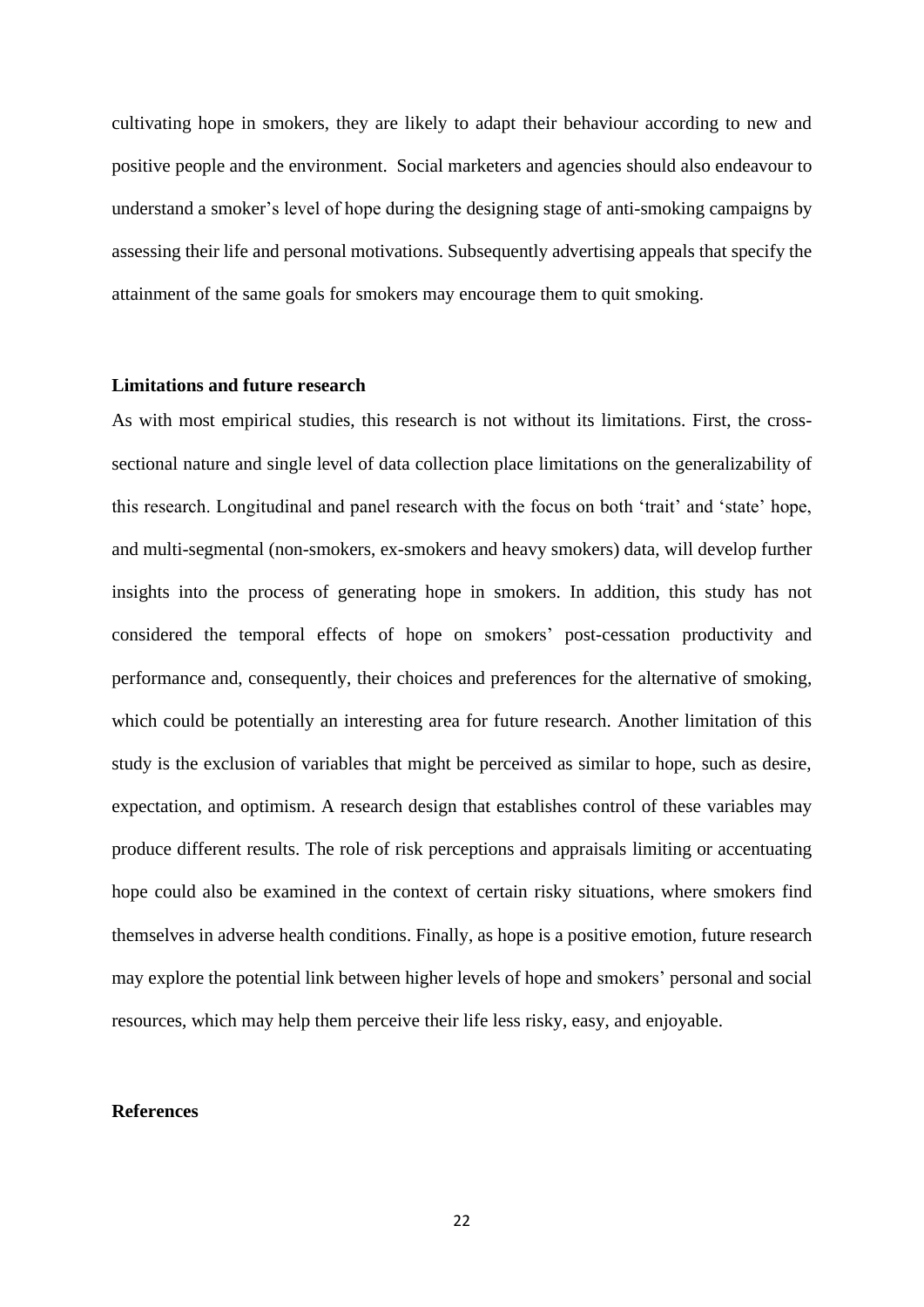- ADAMS, V. H., SNYDER, C., RAND, K. L., KING, E. A., SIGMON, D. R. & PULVERS, K. M. 2002. Hope in the workplace. *Handbook of workplace spirituality and organizational performance***,** 367- 377.
- ASPINWALL, L. G. 2005. The psychology of future-oriented thinking: From achievement to proactive coping, adaptation, and aging. *Motivation and Emotion,* 29**,** 203-235.
- BAHA, M. & LE FAOU, A.-L. 2010. Smokers' reasons for quitting in an anti-smoking social context. *Public health,* 124**,** 225-231.
- BAILEY, T. C., ENG, W., FRISCH, M. B. & SNYDER†, C. 2007. Hope and optimism as related to life satisfaction. *The Journal of Positive Psychology,* 2**,** 168-175.
- BAMBERG, S., HUNECKE, M. & BLÖBAUM, A. 2007. Social context, personal norms and the use of public transportation: Two field studies. *Journal of Environmental Psychology,* 27**,** 190-203.
- BANDURA, A. 1977. Self-efficacy: toward a unifying theory of behavioral change. *Psychological review,* 84**,** 191.
- BELK, R. W., GER, G. & ASKEGAARD, S. 2003. The fire of desire: A multisited inquiry into consumer passion. *Journal of consumer research,* 30**,** 326-351.
- BERG, C. J., RITSCHEL, L. A., SWAN, D. W., AN, L. C. & AHLUWALIA, J. S. 2011. The role of hope in engaging in healthy behaviors among college students. *American journal of health behavior,* 35**,** 402-415.
- BURNETT, M. S. & LUNSFORD, D. A. 1994. Conceptualizing guilt in the consumer decision-making process. *Journal of Consumer Marketing,* 11**,** 33-43.
- CHADWICK, A. E. 2014. Toward a theory of persuasive hope: Effects of cognitive appraisals, hope appeals, and hope in the context of climate change. *Health communication***,** 1-14.
- CHANG, E. C., ELIZABETH, A. Y., LEE, J. Y., HIRSCH, J. K., KUPFERMANN, Y. & KAHLE, E. R. 2013. An examination of optimism/pessimism and suicide risk in primary care patients: does belief in a changeable future make a difference? *Cognitive Therapy and Research,* 37**,** 796-804.
- CHEAVENS, J. S., FELDMAN, D. B., GUM, A., MICHAEL, S. T. & SNYDER, C. 2006. Hope therapy in a community sample: A pilot investigation. *Social Indicators Research,* 77**,** 61-78.
- COTTON BRONK, K., HILL, P. L., LAPSLEY, D. K., TALIB, T. L. & FINCH, H. 2009. Purpose, hope, and life satisfaction in three age groups. *The Journal of Positive Psychology,* 4**,** 500-510.
- DIPAOLA, M. & TSCHANNEN-MORAN, M. 2014. Organizational citizenship behavior in schools and its relationship to school climate. *Jsl Vol 11-N5,* 11**,** 424.
- EMMONS, R. A., MCCULLOUGH, M. E. & TSANG, J.-A. 2003. The assessment of gratitude.
- FAZAL-E-HASAN, S. M. 2013. *The role of customer gratitude in strengthening seller-buyer relationships.* PhD Research, Queensland University of Technology.
- FELDMAN, D. B. & KUBOTA, M. 2015. Hope, self-efficacy, optimism, and academic achievement: Distinguishing constructs and levels of specificity in predicting college grade-point average. *Learning and Individual Differences,* 37**,** 210-216.
- FELDMAN, D. B. & SNYDER, C. R. 2005. Hope and the meaningful life: Theoretical and empirical associations between goal–directed thinking and life meaning. *Journal of Social and Clinical Psychology,* 24**,** 401-421.
- FONG, G. T., HAMMOND, D., LAUX, F. L., ZANNA, M. P., CUMMINGS, K. M., BORLAND, R. & ROSS, H. 2004. The near-universal experience of regret among smokers in four countries: Findings from the International Tobacco Control Policy Evaluation Survey. *Nicotine & Tobacco Research,* 6**,** S341-S351.
- GOODMAN, S. A. & SVYANTEK, D. J. 1999. Person–organization fit and contextual performance: Do shared values matter. *Journal of Vocational Behavior,* 55**,** 254-275.
- JONES, W. H., SCHRATTER, A. K. & KUGLER, K. 2000. The guilt inventory. *Psychological reports,* 87**,** 1039-1042.
- JOSEPH, S. 2015. *Positive Psychology in Practice: Promoting Human Flourishing in Work, Health, Education, and Everyday Life*, John Wiley & Sons.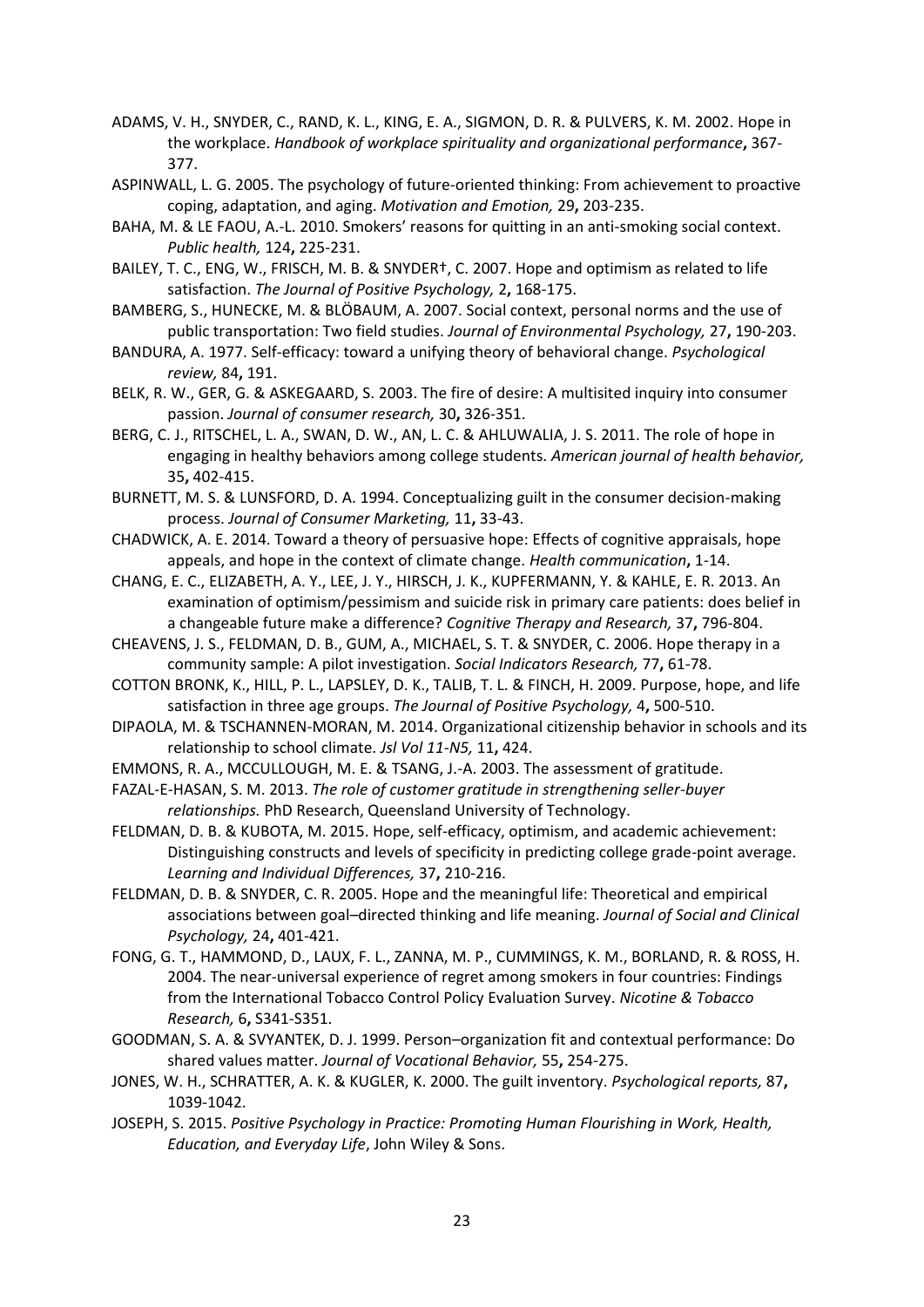- KACZYNSKI, A. T., MANSKE, S. R., MANNELL, R. C. & GREWAL, K. 2008. Smoking and physical activity: a systematic review. *American journal of health behavior,* 32**,** 93-110.
- KWON, P. 2000. Hope and dysphoria: The moderating role of defense mechanisms. *Journal of Personality,* 68**,** 199-223.
- KYLLO, L. B. & LANDERS, D. M. 1994. *Goal setting in sport and exercise: A research synthesis to resolve the controversy.* Arizona State University.
- LAZARUS, R. S. 1999. Hope: An emotion and a vital coping resource against despair. *Social Research***,** 653-678.
- LEE, C.-K., SONG, H.-J., BENDLE, L. J., KIM, M.-J. & HAN, H. 2012. The impact of non-pharmaceutical interventions for 2009 H1N1 influenza on travel intentions: A model of goal-directed behavior. *Tourism Management,* 33**,** 89-99.
- LEE, H. & PAEK, H.-J. 2013. Impact of norm perceptions and guilt on audience response to antismoking norm PSAs: The case of Korean male smokers. *Health Education Journal,* 72**,** 503- 511.
- LEE, H. & PAEK, H.-J. 2014. Roles of guilt and culture in normative influence: testing moderated mediation in the anti-secondhand smoking context. *Psychology, health & medicine,* 19**,** 14- 23.
- LINLEY, P. A., JOSEPH, S. & SELIGMAN, M. E. 2004. *Positive psychology in practice*, Wiley Online Library.
- LOCKE, E. A. & LATHAM, G. P. 2002. Building a practically useful theory of goal setting and task motivation: A 35-year odyssey. *American psychologist,* 57**,** 705.
- LONG, C. R., SEBURN, M., AVERILL, J. R. & MORE, T. A. 2003. Solitude experiences: Varieties, settings, and individual differences. *Personality and Social Psychology Bulletin,* 29**,** 578-583.
- LOPES, M. P. & CUNHA, M. P. E. 2008. Who is more proactive, the optimist or the pessimist? Exploring the role of hope as a moderator. *The Journal of Positive Psychology,* 3**,** 100-109.
- LUTHANS, F. & JENSEN, S. M. 2002. Hope: A new positive strength for human resource development. *Human resource development review,* 1**,** 304-322.
- MACINNIS, D. J. & CHUN, H. E. 2007. *Understanding hope and its implications for consumer behavior: I hope, therefore I consume*, Now Publishers Inc.
- MAGALETTA, P. R. & OLIVER, J. 1999. The hope construct, will, and ways: Their relations with self‐ efficacy, optimism, and general well‐being. *Journal of clinical psychology,* 55**,** 539-551.
- MALINOWSKI, P. & LIM, H. J. 2015. Mindfulness at work: Positive affect, hope, and optimism mediate the relationship between dispositional mindfulness, work engagement, and wellbeing. *Mindfulness,* 6**,** 1250-1262.
- MEROLLA, A. J. 2014. The role of hope in conflict management and relational maintenance. *Personal Relationships,* 21**,** 365-386.
- MORRIS, R. D. 1987. Signalling, agency theory and accounting policy choice. *Accounting and business Research,* 18**,** 47-56.
- NICHTER, M. 2003. Smoking: what does culture have to do with it? *Addiction,* 98**,** 139-145.
- O'DONNELL, E. A. & SIGMON, D. R. 2015. HoPe In tHe WoRKPLACe. *Handbook of Workplace Spirituality***,** 241.
- PASSYN, K. & SUJAN, M. 2006. Self-accountability emotions and fear appeals: Motivating behavior. *Journal of Consumer Research,* 32**,** 583-589.
- POLAK, E. L. & MCCULLOUGH, M. E. 2006. Is gratitude an alternative to materialism? *Journal of Happiness Studies,* 7**,** 343.
- PRAPAVESSIS, H., CAMERON, L., BALDI, J. C., ROBINSON, S., BORRIE, K., HARPER, T. & GROVE, J. R. 2007. The effects of exercise and nicotine replacement therapy on smoking rates in women. *Addictive behaviors,* 32**,** 1416-1432.
- REGO, A., SOUSA, F., MARQUES, C. & E CUNHA, M. P. 2014. Hope and positive affect mediating the authentic leadership and creativity relationship. *Journal of Business Research,* 67**,** 200-210.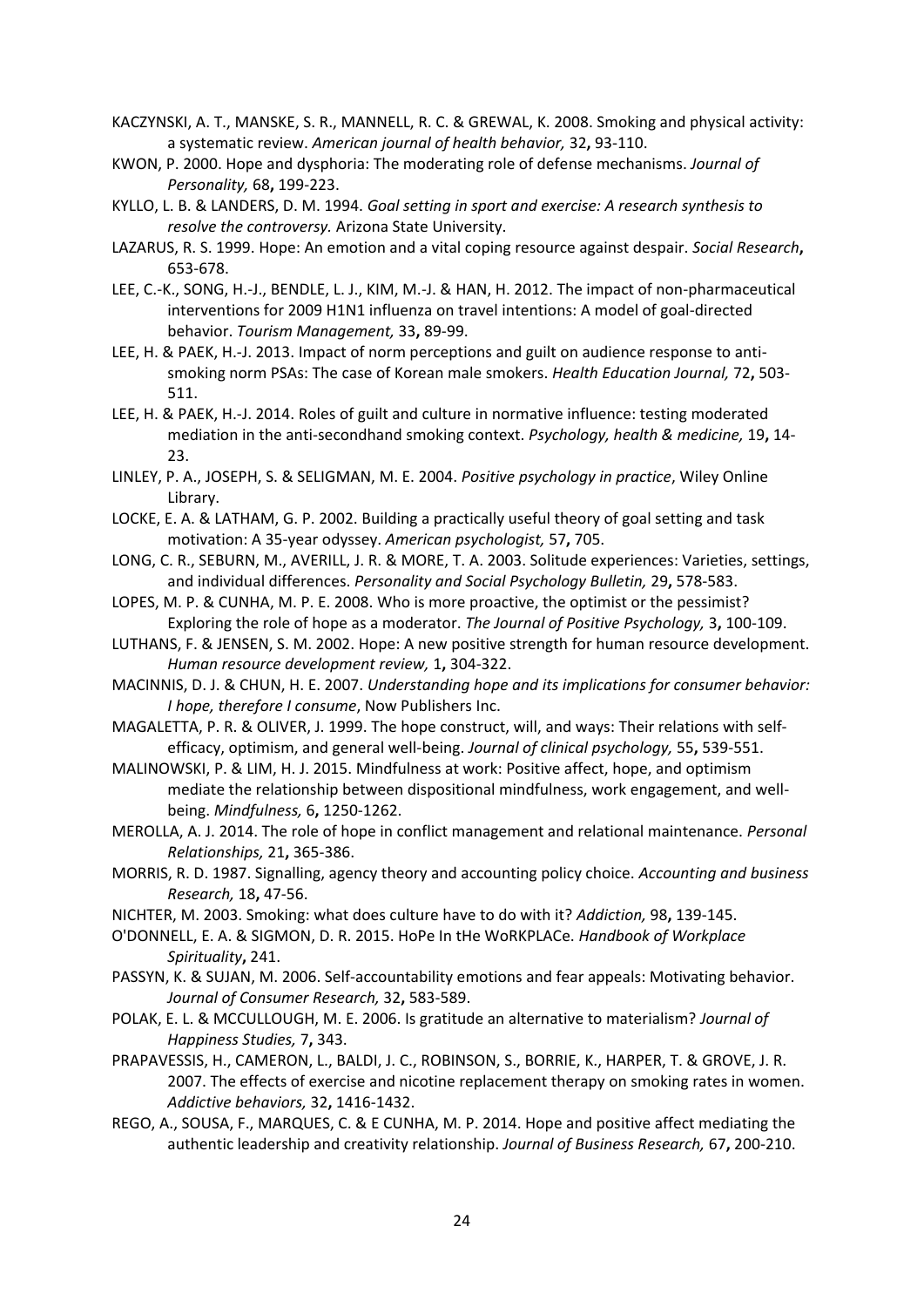- SANSONE, N., FONG, G. T., LEE, W. B., LAUX, F. L., SIRIRASSAMEE, B., SEO, H.-G., OMAR, M. & JIANG, Y. 2013. Comparing the experience of regret and its predictors among smokers in four Asian countries: Findings from the ITC Surveys in Thailand, South Korea, Malaysia, and China. *nicotine & tobacco research***,** ntt032.
- SCHEIER, M. F. & CARVER, C. S. 1985. Optimism, coping, and health: assessment and implications of generalized outcome expectancies. *Health psychology,* 4**,** 219.
- SHERWIN, E. D., ELLIOTT, T. R., RYBARCZYK, B. D., FRANK, R. G., HANSON, S. & HOFFMAN, J. 1992. Negotiating the reality of caregiving: Hope, burnout and nursing. *Journal of Social and Clinical Psychology,* 11**,** 129-139.
- SNYDER, C. 2000. *Handbook of hope: Theory, measures, and applications*, Academic press.
- SNYDER, C. 2005. Teaching: The lessons of hope. *Journal of Social and Clinical Psychology,* 24**,** 72-84.
- SNYDER, C., RAND, K. L. & SIGMON, D. R. 2002. Hope theory. *Handbook of positive psychology***,** 257- 276.
- SNYDER, C. R. 1994. *The psychology of hope: You can get there from here*, Simon and Schuster.
- SNYDER, C. R., HARRIS, C., ANDERSON, J. R., HOLLERAN, S. A., IRVING, L. M., SIGMON, S. T., YOSHINOBU, L., GIBB, J., LANGELLE, C. & HARNEY, P. 1991. The will and the ways: development and validation of an individual-differences measure of hope. *Journal of personality and social psychology,* 60**,** 570.
- SONG, H. J., LEE, C.-K., KANG, S. K. & BOO, S.-J. 2012. The effect of environmentally friendly perceptions on festival visitors' decision-making process using an extended model of goaldirected behavior. *Tourism Management,* 33**,** 1417-1428.
- STAJKOVIC, A. D. 2006. Development of a core confidence-higher order construct. *Journal of Applied Psychology,* 91**,** 1208.
- TAYLOR, S. A. 2007. The addition of anticipated regret to attitudinally based, goal‐directed models of information search behaviours under conditions of uncertainty and risk. *British Journal of Social Psychology,* 46**,** 739-768.
- TAYLOR, S. E. & BROWN, J. D. 1988. Illusion and well-being: a social psychological perspective on mental health. *Psychological bulletin,* 103**,** 193.
- TURNER, M. M. & UNDERHILL, J. C. 2012. Motivating emergency preparedness behaviors: The differential effects of guilt appeals and actually anticipating guilty feelings. *Communication Quarterly,* 60**,** 545-559.
- USSHER, M. H., TAYLOR, A. & FAULKNER, G. 2012. Exercise interventions for smoking cessation. *Cochrane Database Syst Rev,* 1.
- WEINBERG, R. S. 1994. Goal setting and performance in sport and exercise settings: a synthesis and critique. *Medicine & Science in Sports & Exercise*.
- YOUSSEF, C. M. & LUTHANS, F. 2007. Positive organizational behavior in the workplace the impact of hope, optimism, and resilience. *Journal of Management,* 33**,** 774-800.
- ZEELENBERG, M., VAN DIJK, W. W. MANSTEAD, A. S. R. & VAN DER PLIGT, J. 2000. On bad decisions and disconfirmed expectancies: The psychology of regret and disappointment. *Cognition and Emotion, 14*(4), 521-541.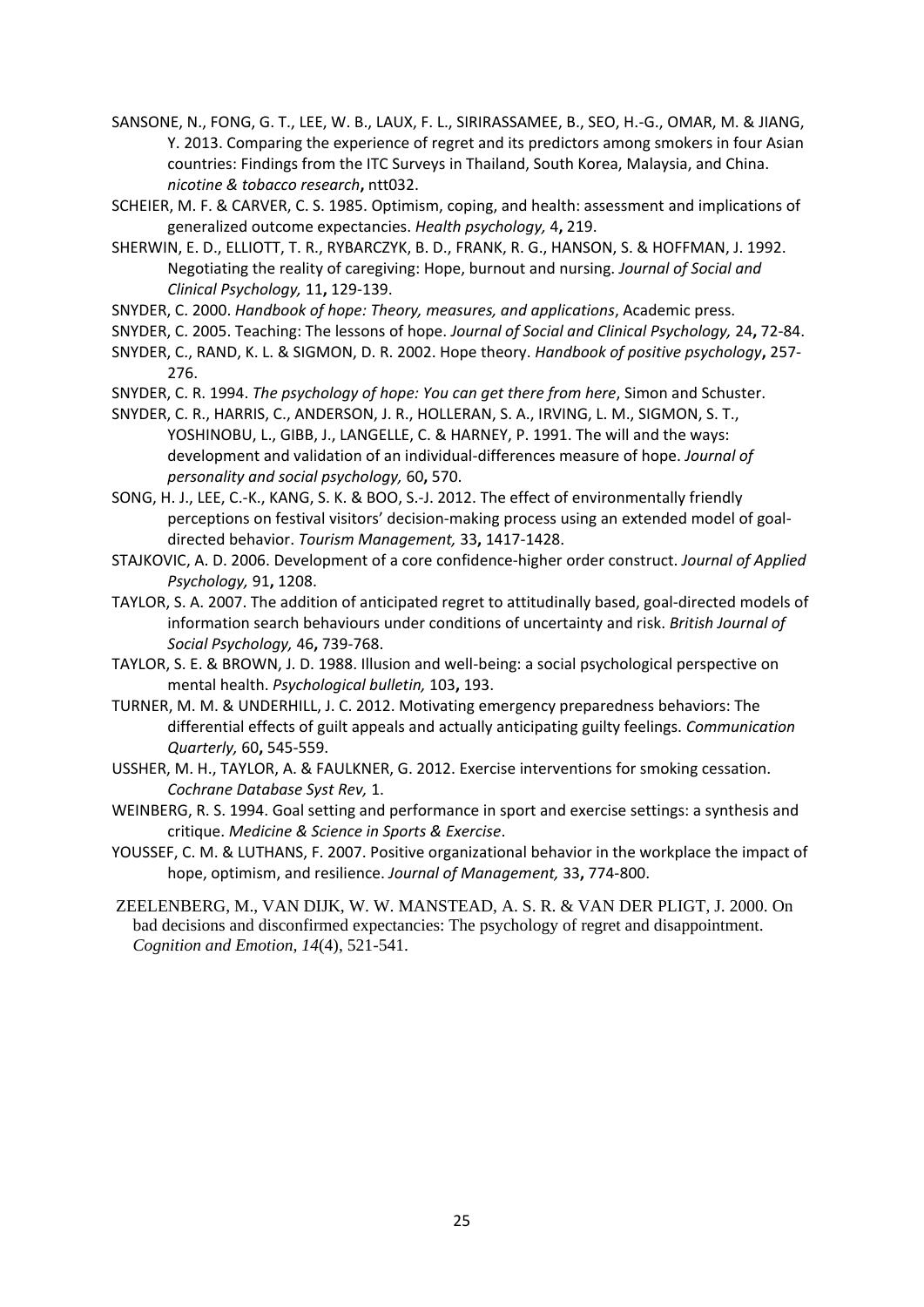Tables and Figures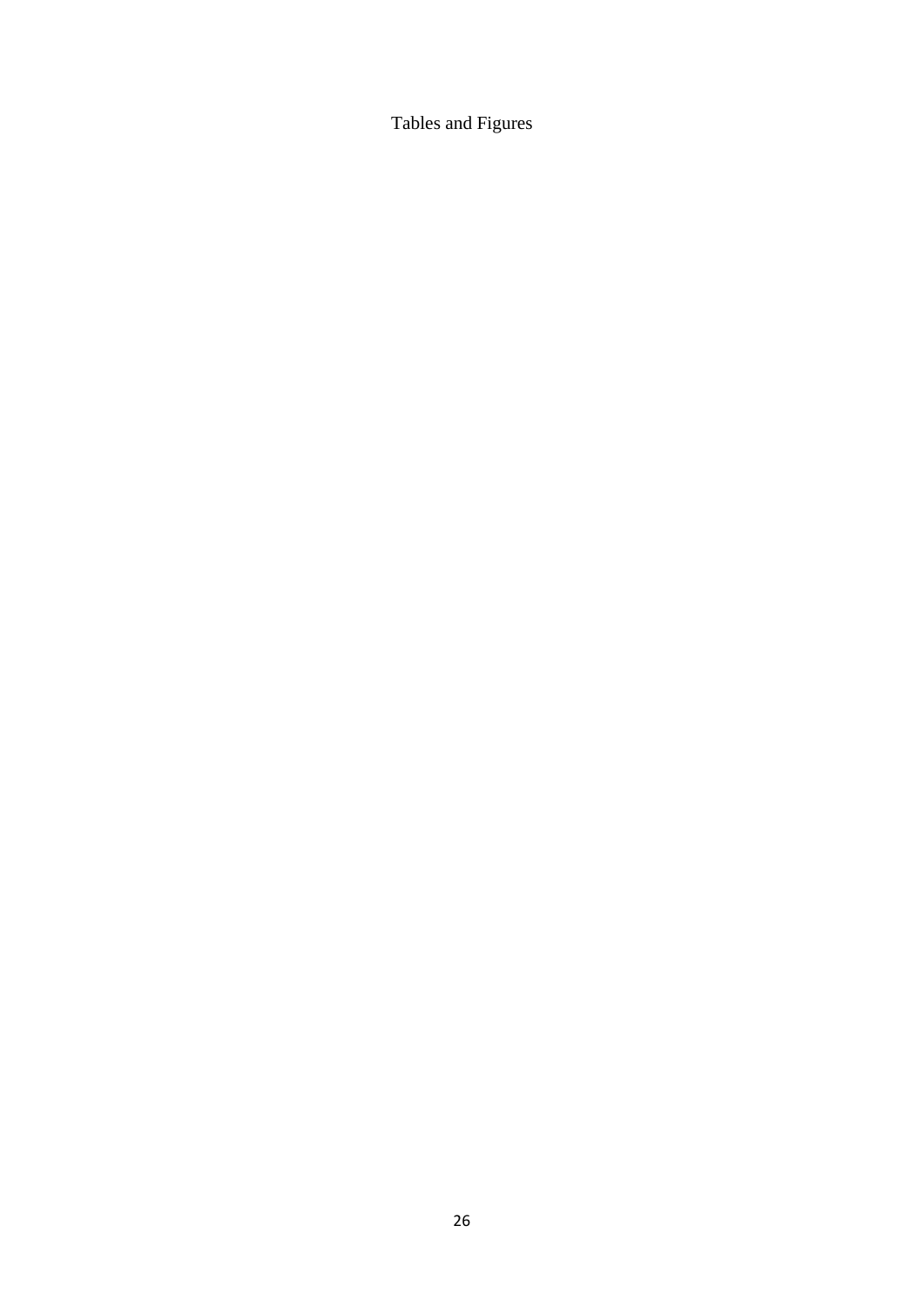|  |  |  |  |  |  |  | Table 1: Inter-Item Consistency $(\alpha)$ , Composite Reliability and Average Variance Extracted |
|--|--|--|--|--|--|--|---------------------------------------------------------------------------------------------------|
|  |  |  |  |  |  |  |                                                                                                   |

| construct                                | Source | Items                                                                                           | Item<br>loadings | R Square | CR    | <b>AVE</b> |
|------------------------------------------|--------|-------------------------------------------------------------------------------------------------|------------------|----------|-------|------------|
| Perceived                                |        | My smoking is harmful to others' health.                                                        | 0.763            |          | 0.840 | 0.637      |
| harm 1<br>Perceived                      |        | Others will be encouraged to smoke                                                              | 0.779            |          |       |            |
| harm 2<br>Perceived                      |        | because of my smoking.<br>Smoking makes me ineffective.                                         | 0.850            |          |       |            |
| harm 3<br>Perceived<br>cost 1            |        | I spend too much money on cigarettes.                                                           | 0.735            |          | 0.769 | 0.524      |
| Perceived<br>$\cos t 2$                  |        | I can't make ends meet due to smoking.                                                          | 0.746            |          |       |            |
| Perceived<br>cost <sub>3</sub>           |        | It will cost me a lot to medically treat the<br>illnesses caused by smoking.                    | 0.700            |          |       |            |
| Guilt 1                                  |        | I don't feel good about my smoking.                                                             | 0.868            | .518     | 0.882 | 0.714      |
| Guilt 2                                  |        | I often feel 'not right' with myself because<br>of my smoking.                                  | 0.827            |          |       |            |
| Guilt 3                                  |        | When I smoke my conscience bothers me.                                                          | 0.840            |          |       |            |
| Regret 1                                 |        | If I had to do it over again, I would not<br>have started smoking.                              | 0.784            | .375     | 0.880 | 0.710      |
| Regret 2                                 |        | I no longer want to be addicted to<br>smoking.                                                  | 0.868            |          |       |            |
| Regret 3                                 |        | I would like to be free from smoking.                                                           | 0.873            |          |       |            |
| Hope 1                                   |        | If I should find myself addicted to<br>smoking, I could think of many ways to<br>quit it.       | 0.750            | .194     | 0.829 | 0.618      |
| Hope 2                                   |        | There are lots of ways around smoking-<br>related problems that I am facing now.                | 0.771            |          |       |            |
| Hope 3                                   |        | I can think of many ways to reach my<br>current<br>goals<br>related to<br>smoking<br>cessation. | 0.836            |          |       |            |
| Intentions<br>quit<br>to<br>smoking<br>1 |        | I will make an effort to quit smoking in<br>the near future.                                    | 0.895            | .620     | 0.938 | 0.791      |
| Intentions<br>quit<br>to<br>smoking      |        | I am willing to quit smoking in the near<br>future.                                             | 0.884            |          |       |            |
| Intentions                               |        |                                                                                                 | 0.905            |          |       |            |
| quit<br>to<br>smoking<br>3               |        | I intend to quit smoking in the near future.                                                    |                  |          |       |            |
| Intentions<br>quit<br>to<br>smoking      |        | I am planning to quit smoking in the near<br>future.                                            | 0.873            |          |       |            |
| 4                                        |        |                                                                                                 |                  |          |       |            |

All factor loadings are significant at  $p<.01$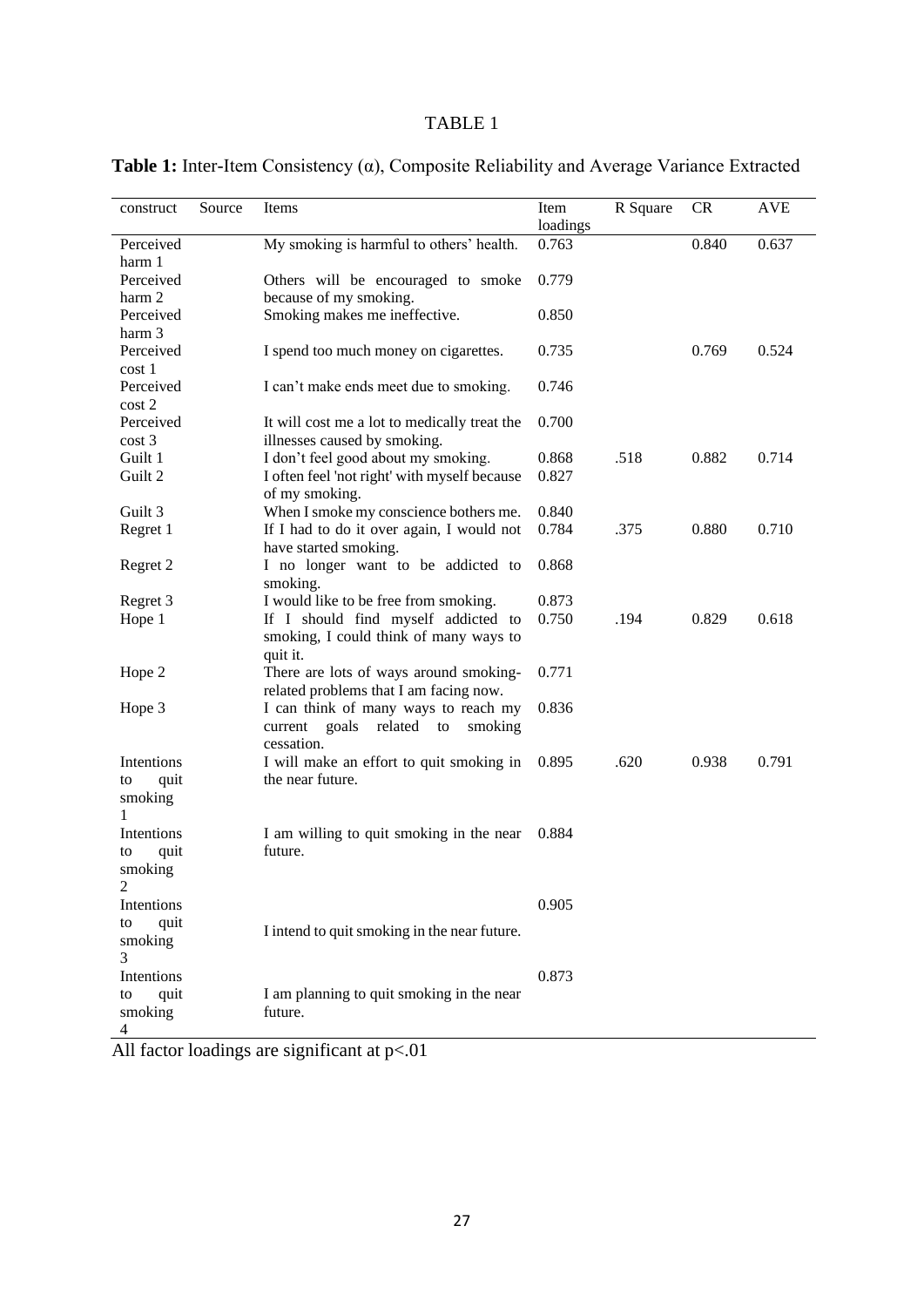| Construct     | Mean | <b>SD</b> |       | 2     | 3     | 4     | 5     | 6 |
|---------------|------|-----------|-------|-------|-------|-------|-------|---|
| 1.Perceived   | 4.95 | 1.13      |       |       |       |       |       |   |
| harm          |      |           |       |       |       |       |       |   |
| 2. Perceived  | 5.18 | 1.09      | 0.752 |       |       |       |       |   |
| cost          |      |           |       |       |       |       |       |   |
| 3. Guilt      | 5.18 | 1.25      | 0.867 | 0.884 |       |       |       |   |
| 4. Regret     | 5.89 | 1.02      | 0.481 | 0.836 | 0.776 |       |       |   |
| 5. Hope       | 4.95 | 1.04      | 0.686 | 0.368 | 0.436 | 0.178 |       |   |
| 6. Intentions | 5.81 | 1.00      | 0.496 | 0.736 | 0.743 | 0.873 | 0.434 |   |
| to quit       |      |           |       |       |       |       |       |   |
| smoking       |      |           |       |       |       |       |       |   |

## **Table 2: Mean, Standard deviation and Inter-factor Correlation**

 $(N=00)$ , All values are significant at P<.01, where SD=Standard deviation, PH = Perceived harm; PC= Perceived cost; GU = Smokers' guilt; REG = Smokers' regret; SH = State hope; IQS = Intention to quit smoking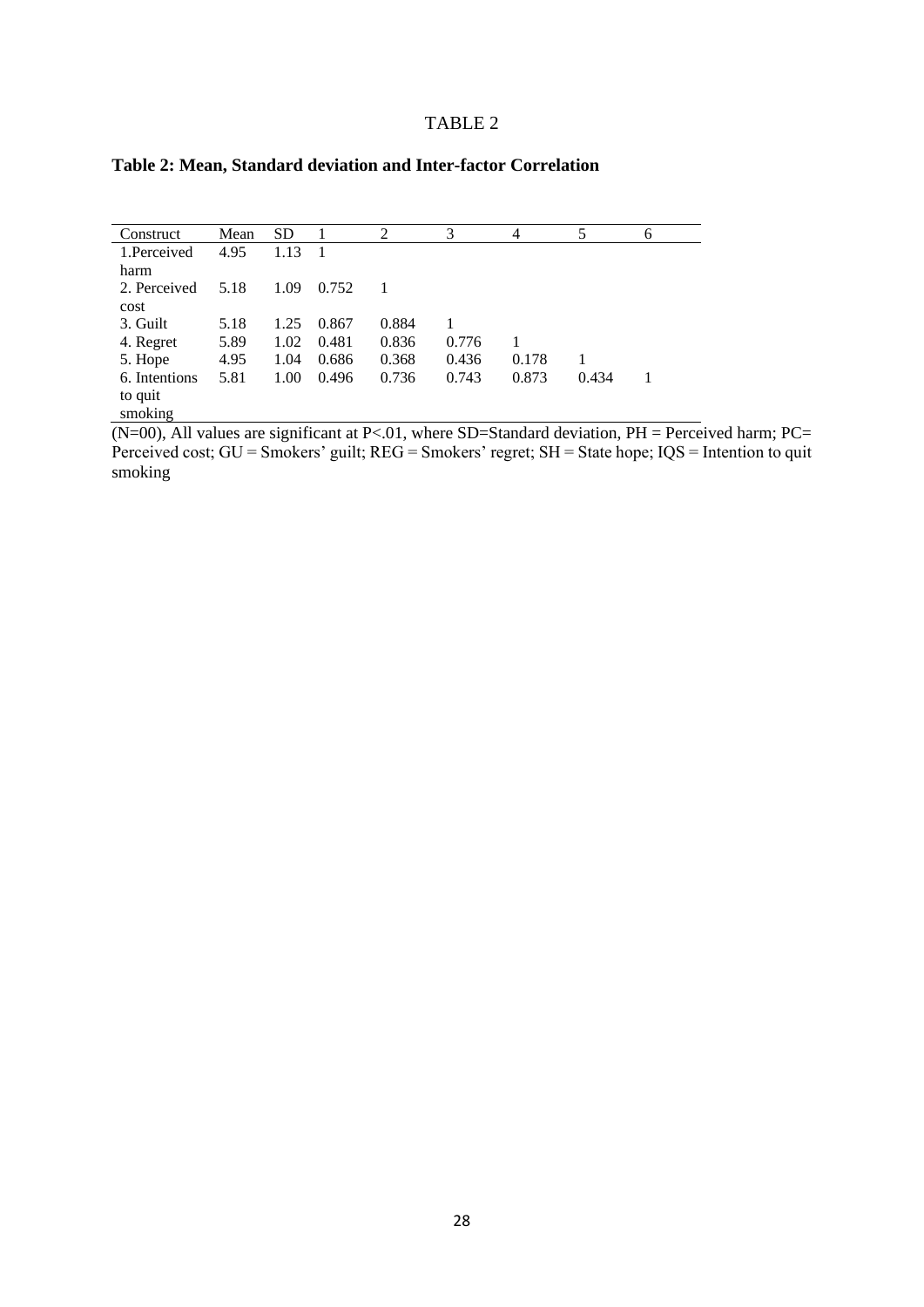| Hypothesis                                         | <b>Beta</b> | P-Value | Accepted/Rejected |
|----------------------------------------------------|-------------|---------|-------------------|
|                                                    | estimates   |         |                   |
| Perceived harm $\rightarrow$ Guilt                 | 0.374       | 0.000   | Accepted          |
| Perceived cost $\rightarrow$ Regret                | 0.612       | 0.000   | Accepted          |
| Guilt $\rightarrow$ Hope                           | 0.420       | 0.000   | Accepted          |
| Hope $\rightarrow$ Intentions to quit<br>smoking   | 0.238       | 0.000   | Accepted          |
| $Regret \rightarrow Hope$                          | 0.097       | 0.228   | rejected          |
| Regret $\rightarrow$ Intentions to quit<br>smoking | 0.681       | 0.000   | Accepted          |
| Regret $\rightarrow$ Guilt                         | 0.412       | 0.000   | Accepted          |
| Interaction                                        | 0.111       | 0.000   | Accepted          |
| (Guilt*Exercise)                                   |             |         |                   |
| Frequency) $\rightarrow$ Hope                      |             |         |                   |

# **Table 3: Path analysis**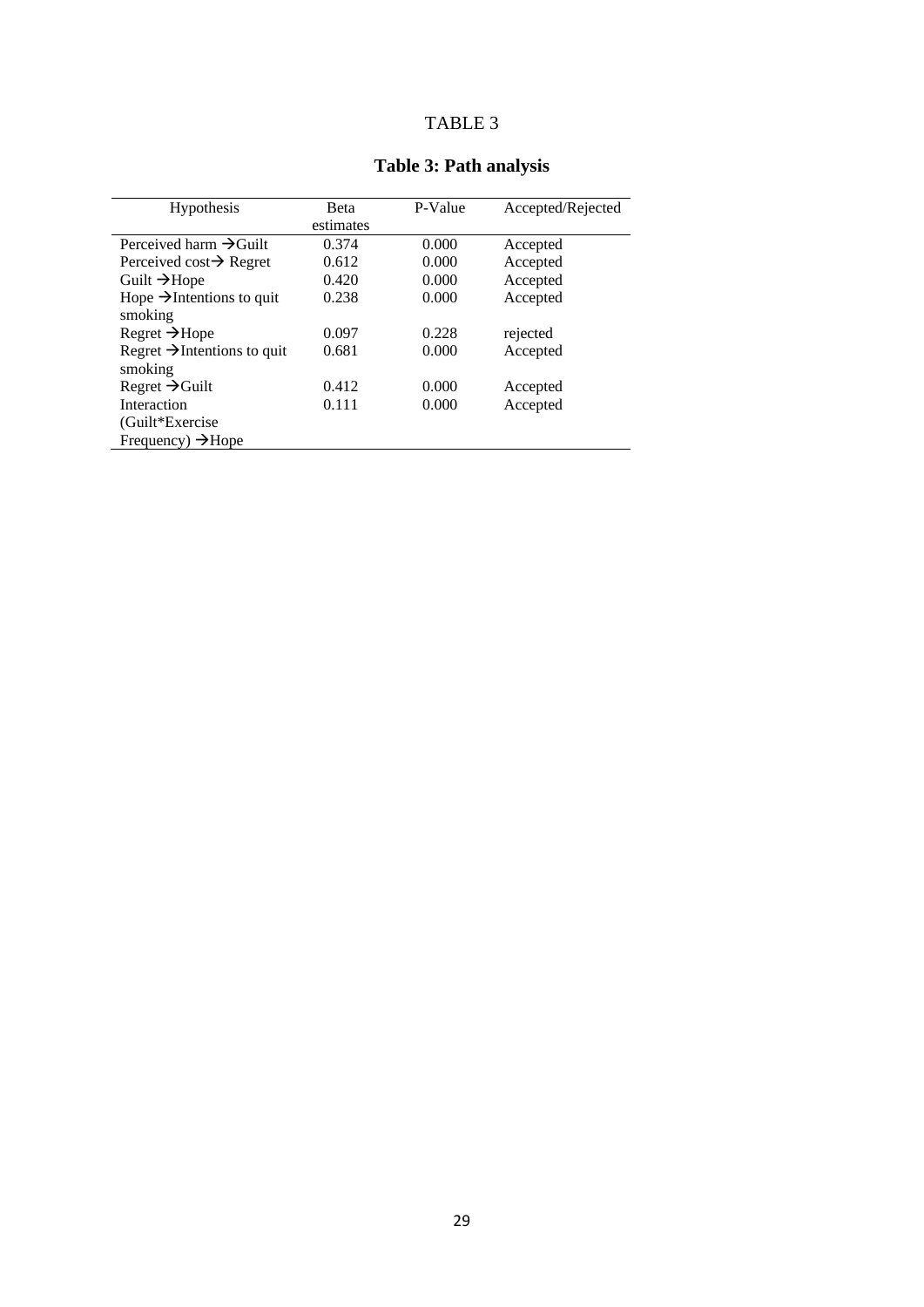### **Table 4:** Bootstrapping indirect effects and 95% confidence intervals (CI) for the meditational model

| Independent<br>variable<br>(IV) | Dependent<br>variable<br>(DV)                                                                                                                | $(95\% \text{ CI})$<br><b>B</b> ootstrapping |
|---------------------------------|----------------------------------------------------------------------------------------------------------------------------------------------|----------------------------------------------|
|                                 |                                                                                                                                              |                                              |
|                                 |                                                                                                                                              |                                              |
|                                 |                                                                                                                                              | (Lower                                       |
|                                 |                                                                                                                                              | bound-Upper                                  |
|                                 |                                                                                                                                              | bound)                                       |
|                                 | State hope                                                                                                                                   | $(.058)$ - $(.224)$                          |
| harm                            |                                                                                                                                              |                                              |
|                                 | Intention                                                                                                                                    | $(.012)$ - $(.062)$                          |
| harm                            | to quit                                                                                                                                      |                                              |
|                                 | smoking                                                                                                                                      |                                              |
|                                 | Smokers'                                                                                                                                     | $(.014)-(.359)$                              |
| cost                            | guilty                                                                                                                                       |                                              |
|                                 | State hope                                                                                                                                   | $(.064)$ - $(.233)$                          |
| cost                            |                                                                                                                                              |                                              |
|                                 | Intention                                                                                                                                    | $(.372)$ - $(.522)$                          |
| cost                            | to quit                                                                                                                                      |                                              |
|                                 | smoking                                                                                                                                      |                                              |
|                                 | Intention                                                                                                                                    | $(.025)-(.102)$                              |
| regret                          | to quit                                                                                                                                      |                                              |
|                                 | smoking                                                                                                                                      |                                              |
|                                 | State hope                                                                                                                                   | $(.074)-(.252)$                              |
| regret                          |                                                                                                                                              |                                              |
|                                 | Intention                                                                                                                                    | $(.038)$ - $(.140)$                          |
| guilt                           | to quit                                                                                                                                      |                                              |
|                                 | smoking                                                                                                                                      |                                              |
|                                 | Intention                                                                                                                                    | $(-.006)-(.075)$                             |
|                                 | to quit                                                                                                                                      |                                              |
|                                 | smoking                                                                                                                                      |                                              |
| usage                           |                                                                                                                                              |                                              |
|                                 | Perceived<br>Perceived<br>Perceived<br>Perceived<br>Perceived<br>Smokers'<br>Smokers'<br>Smokers'<br>Interaction<br>of smokers'<br>guilt and |                                              |

(N=300),  $**$  values are significant at p<.01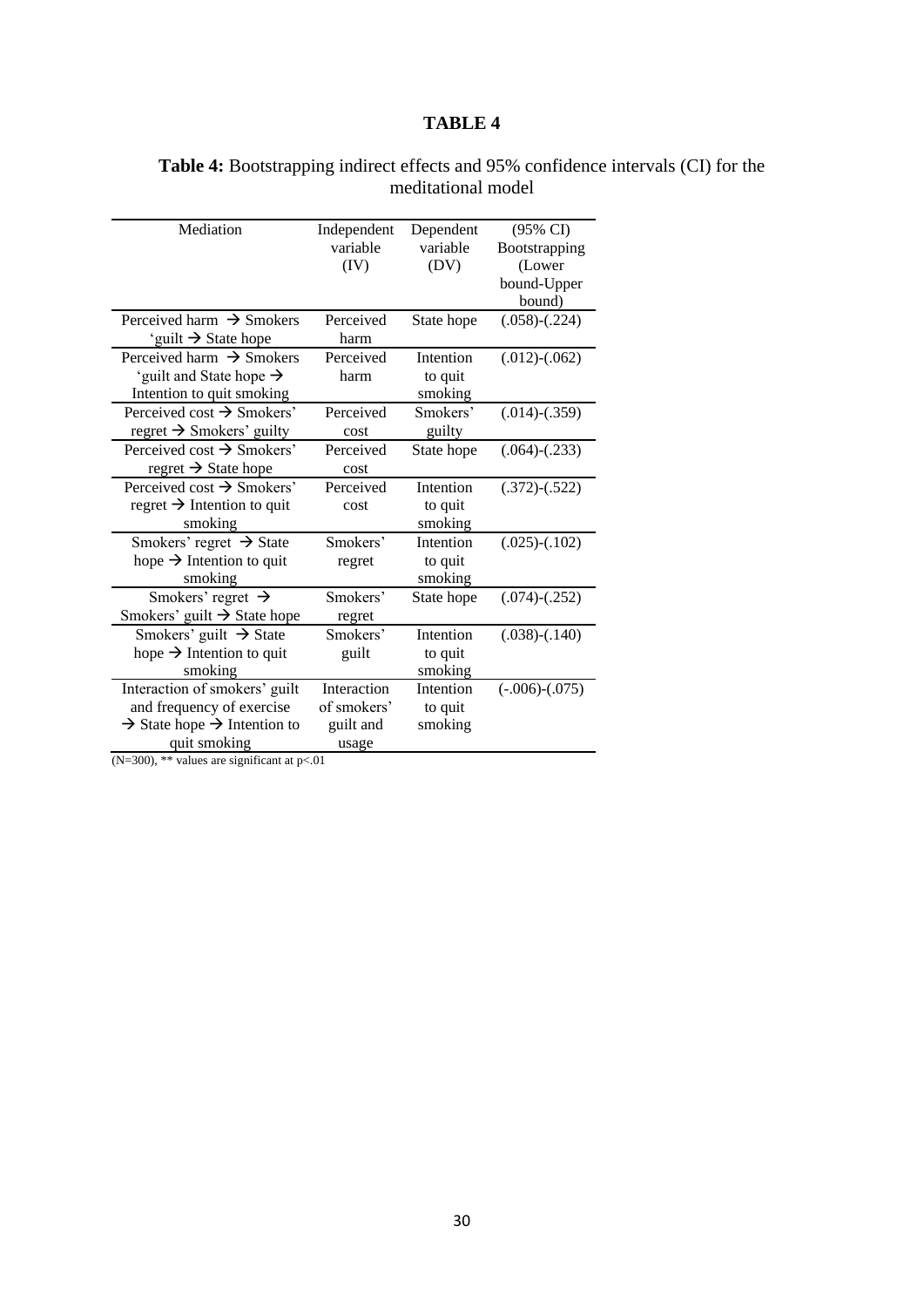# FIGUR 1

# Figure 1: Conceptual Model